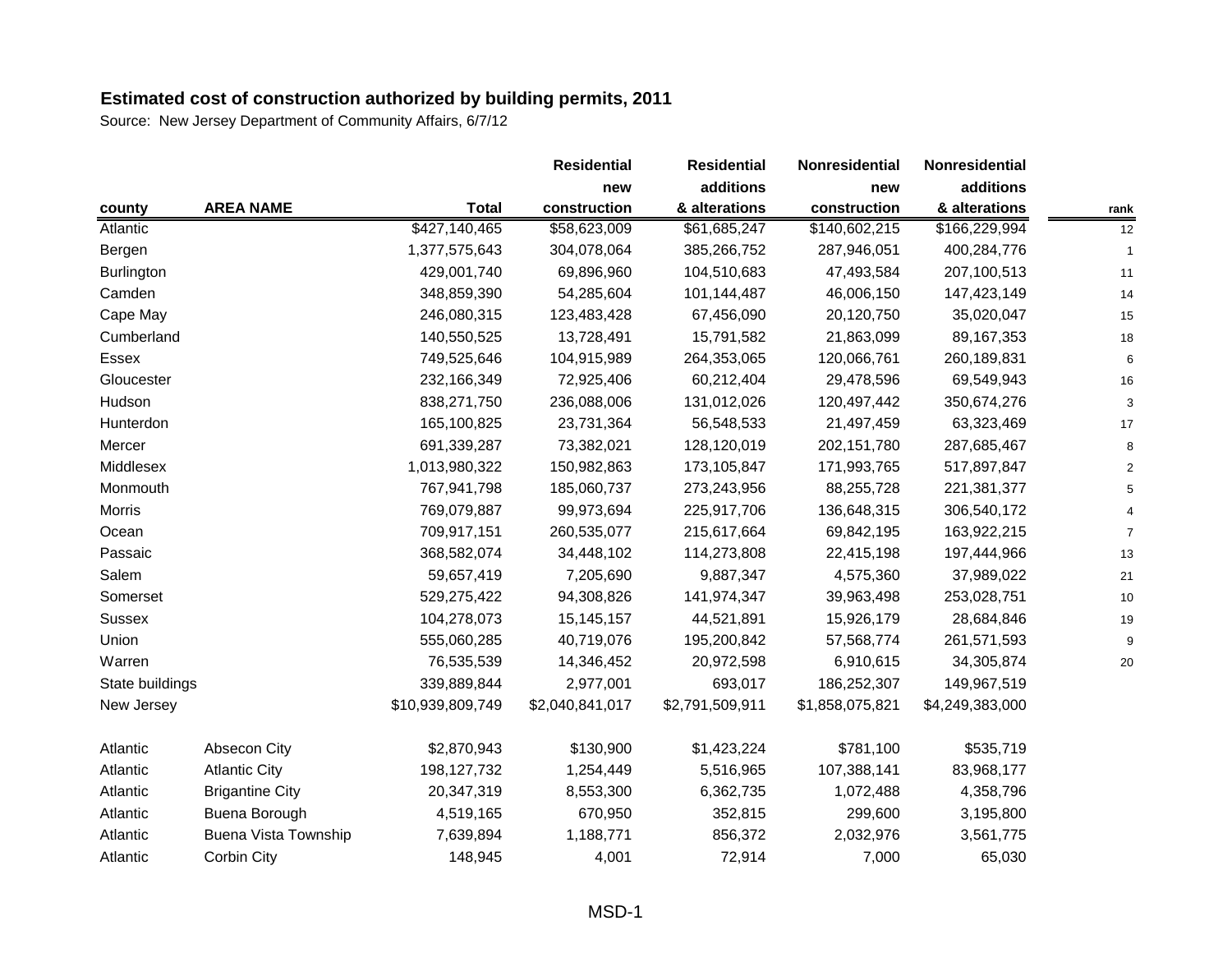|          |                          |              | <b>Residential</b> | <b>Residential</b>         | Nonresidential<br>new | Nonresidential |      |
|----------|--------------------------|--------------|--------------------|----------------------------|-----------------------|----------------|------|
|          |                          | <b>Total</b> | new                | additions<br>& alterations |                       | additions      |      |
| county   | <b>AREA NAME</b>         |              | construction       |                            | construction          | & alterations  | rank |
| Atlantic | Egg Harbor City          | 1,504,963    | 84,200             | 530,525                    | 48,300                | 841,938        |      |
| Atlantic | Egg Harbor Township      | 51,538,818   | 12,330,287         | 6,603,150                  | 18,719,522            | 13,885,859     |      |
| Atlantic | <b>Estell Manor City</b> | 1,331,107    | 99,460             | 383,455                    | 82,640                | 765,552        |      |
| Atlantic | Folsom Borough           | 1,976,283    | 158,450            | 1,182,589                  | 183,295               | 451,949        |      |
| Atlantic | Galloway Township        | 18,405,358   | 2,641,075          | 4,800,221                  | 120,449               | 10,843,613     |      |
| Atlantic | Hamilton Township        | 26,585,728   | 8,311,282          | 3,028,022                  | 442,327               | 14,804,097     |      |
| Atlantic | Hammonton Town           | 10,238,616   | 987,212            | 2,257,895                  | 1,144,667             | 5,848,842      |      |
| Atlantic | <b>Linwood City</b>      | 7,385,243    | 529,200            | 3,237,070                  | 405,200               | 3,213,773      |      |
| Atlantic | Longport Borough         | 12,332,307   | 8,646,392          | 3,202,458                  | $\Omega$              | 483,457        |      |
| Atlantic | Margate City             | 20,760,843   | 10,919,414         | 8,604,408                  | 8,340                 | 1,228,681      |      |
| Atlantic | Mullica Township         | 3,391,162    | 939,634            | 953,076                    | 393,952               | 1,104,500      |      |
| Atlantic | Northfield City          | 9,896,955    | 140,600            | 2,186,090                  | 4,490,600             | 3,079,665      |      |
| Atlantic | Pleasantville City       | 9,082,586    | 422,907            | 1,364,607                  | 1,104,852             | 6,190,220      |      |
| Atlantic | Port Republic City       | 420,223      | 31,500             | 361,023                    | 14,000                | 13,700         |      |
| Atlantic | Somers Point City        | 11,302,638   | 20,550             | 1,946,566                  | 1,828,766             | 7,506,756      |      |
| Atlantic | <b>Ventnor City</b>      | 6,710,772    | 558,475            | 6,113,897                  | $\Omega$              | 38,400         |      |
| Atlantic | <b>Weymouth Township</b> | 622,865      | 0                  | 345,170                    | 34,000                | 243,695        |      |
| Bergen   | Allendale Borough        | 15,051,532   | 5,058,396          | 4,965,538                  | 20,001                | 5,007,597      |      |
| Bergen   | Alpine Borough           | 10,555,166   | 5,442,500          | 3,287,825                  | 414,075               | 1,410,766      |      |
| Bergen   | Bergenfield Borough      | 10,798,488   | 638,240            | 7,331,130                  | $\Omega$              | 2,829,118      |      |
| Bergen   | Bogota Borough           | 2,177,795    | 0                  | 1,940,687                  | 12,000                | 225,108        |      |
| Bergen   | Carlstadt Borough        | 22,700,781   | 575,300            | 1,145,629                  | 0                     | 20,979,852     |      |
| Bergen   | Cliffside Park Borough   | 89,726,991   | 5,357,050          | 3,348,406                  | 80,409,200            | 612,335        |      |
| Bergen   | Closter Borough          | 9,360,087    | 3,085,291          | 3,782,549                  | 0                     | 2,492,247      |      |
| Bergen   | Cresskill Borough        | 11,567,899   | 2,878,100          | 6,205,077                  | 508,100               | 1,976,622      |      |
| Bergen   | Demarest Borough         | 11,738,645   | 5,329,650          | 5,135,837                  | 26,200                | 1,246,958      |      |
| Bergen   | Dumont Borough           | 4,726,520    | 0                  | 3,960,255                  | 0                     | 766,265        |      |
| Bergen   | Elmwood Park Borough     | 54,226,815   | 46,520,300         | 4,653,874                  | 867,700               | 2,184,941      |      |
| Bergen   | East Rutherford Borough  | 32,185,648   | 0                  | 2,484,580                  | 550,501               | 29,150,567     |      |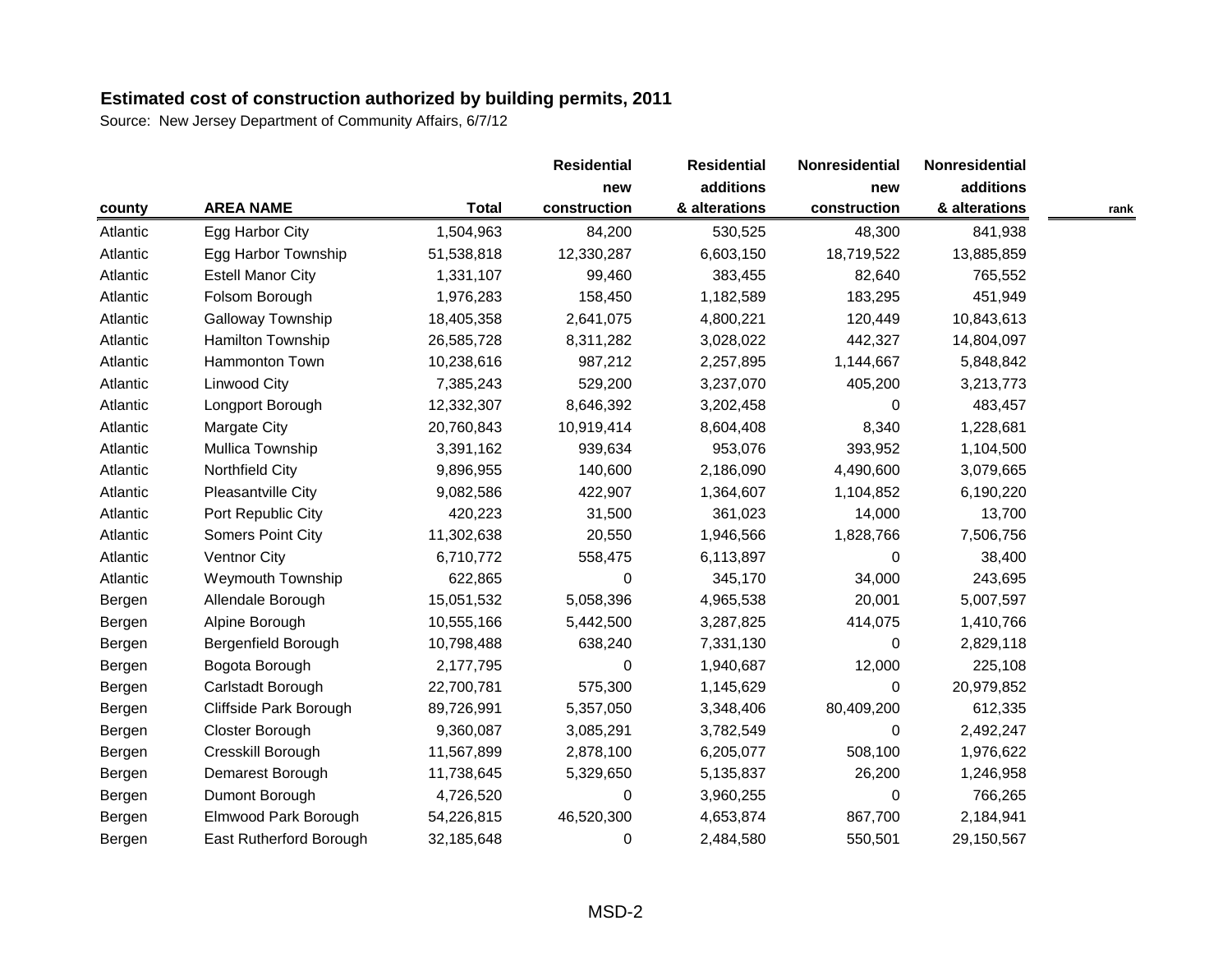|        |                          |              | <b>Residential</b> | <b>Residential</b> | Nonresidential<br>new | Nonresidential |      |
|--------|--------------------------|--------------|--------------------|--------------------|-----------------------|----------------|------|
|        |                          | <b>Total</b> | new                | additions          |                       | additions      |      |
| county | <b>AREA NAME</b>         |              | construction       | & alterations      | construction          | & alterations  | rank |
| Bergen | Edgewater Borough        | 94,449,218   | 62,568,201         | 2,260,969          | 26,587,227            | 3,032,821      |      |
| Bergen | Emerson Borough          | 6,795,258    | 287,150            | 3,450,721          | 0                     | 3,057,387      |      |
| Bergen | <b>Englewood City</b>    | 39,899,033   | 1,047,470          | 10,266,810         | 10,178,090            | 18,406,663     |      |
| Bergen | Englewood Cliffs Borough | 14,890,507   | 4,332,101          | 2,110,845          | $\Omega$              | 8,447,561      |      |
| Bergen | Fair Lawn Borough        | 22,146,344   | 963,516            | 11,317,638         | 2,655,254             | 7,209,936      |      |
| Bergen | Fairview Borough         | 7,151,417    | 4,017,421          | 1,351,246          | 785,100               | 997,650        |      |
| Bergen | Fort Lee Borough         | 37,717,741   | 5,940,411          | 18,989,598         | 3,567,201             | 9,220,531      |      |
| Bergen | Franklin Lakes Borough   | 39,905,060   | 18,118,051         | 15,269,101         | 25,950                | 6,491,958      |      |
| Bergen | <b>Garfield City</b>     | 12,612,727   | 2,919,040          | 4,126,478          | 544,174               | 5,023,035      |      |
| Bergen | Glen Rock Borough        | 17,263,303   | 4,253,674          | 11,056,748         | 29,600                | 1,923,281      |      |
| Bergen | Hackensack City          | 56,865,586   | 26,538,152         | 8,725,354          | 2,115,400             | 19,486,680     |      |
| Bergen | Harrington Park Borough  | 2,868,829    | 235,501            | 2,429,228          | 70,000                | 134,100        |      |
| Bergen | Hasbrouck Heights Boroug | 6,482,649    | 586,200            | 4,520,950          | 34,000                | 1,341,499      |      |
| Bergen | Haworth Borough          | 4,224,062    | 0                  | 1,895,362          | 0                     | 2,328,700      |      |
| Bergen | Hillsdale Borough        | 8,327,731    | 15,900             | 5,580,739          | $\Omega$              | 2,731,092      |      |
| Bergen | Ho-Ho-Kus Borough        | 6,883,983    | 112,775            | 5,089,801          | 558,000               | 1,123,407      |      |
| Bergen | Leonia Borough           | 5,865,436    | 432,500            | 3,407,789          | 0                     | 2,025,147      |      |
| Bergen | Little Ferry Borough     | 3,808,043    | 6,201              | 1,914,533          | 2,850                 | 1,884,459      |      |
| Bergen | Lodi Borough             | 9,452,768    | 998,300            | 3,892,542          | 823,965               | 3,737,961      |      |
| Bergen | Lyndhurst Township       | 26,893,571   | 10,211,367         | 5,946,680          | 0                     | 10,735,524     |      |
| Bergen | Mahwah Township          | 30,452,704   | 1,519,209          | 13,539,823         | 475,501               | 14,918,171     |      |
| Bergen | Maywood Borough          | 7,680,414    | 889,260            | 3,736,817          | 958,116               | 2,096,221      |      |
| Bergen | Midland Park Borough     | 4,860,288    | 496,000            | 2,320,931          | 18,500                | 2,024,857      |      |
| Bergen | Montvale Borough         | 29,804,409   | 7,750,255          | 3,710,666          | 4,035,090             | 14,308,398     |      |
| Bergen | Moonachie Borough        | 7,659,186    | 226,000            | 520,611            | 1,530,923             | 5,381,652      |      |
| Bergen | New Milford Borough      | 6,710,823    | 2,430,652          | 3,952,376          | 0                     | 327,795        |      |
| Bergen | North Arlington Borough  | 5,031,309    | 0                  | 3,843,104          | 0                     | 1,188,205      |      |
| Bergen | Northvale Borough        | 5,270,862    | 1,712,400          | 964,350            | 1,262,778             | 1,331,334      |      |
| Bergen | Norwood Borough          | 4,229,082    | 1,126,500          | 1,973,516          | 0                     | 1,129,066      |      |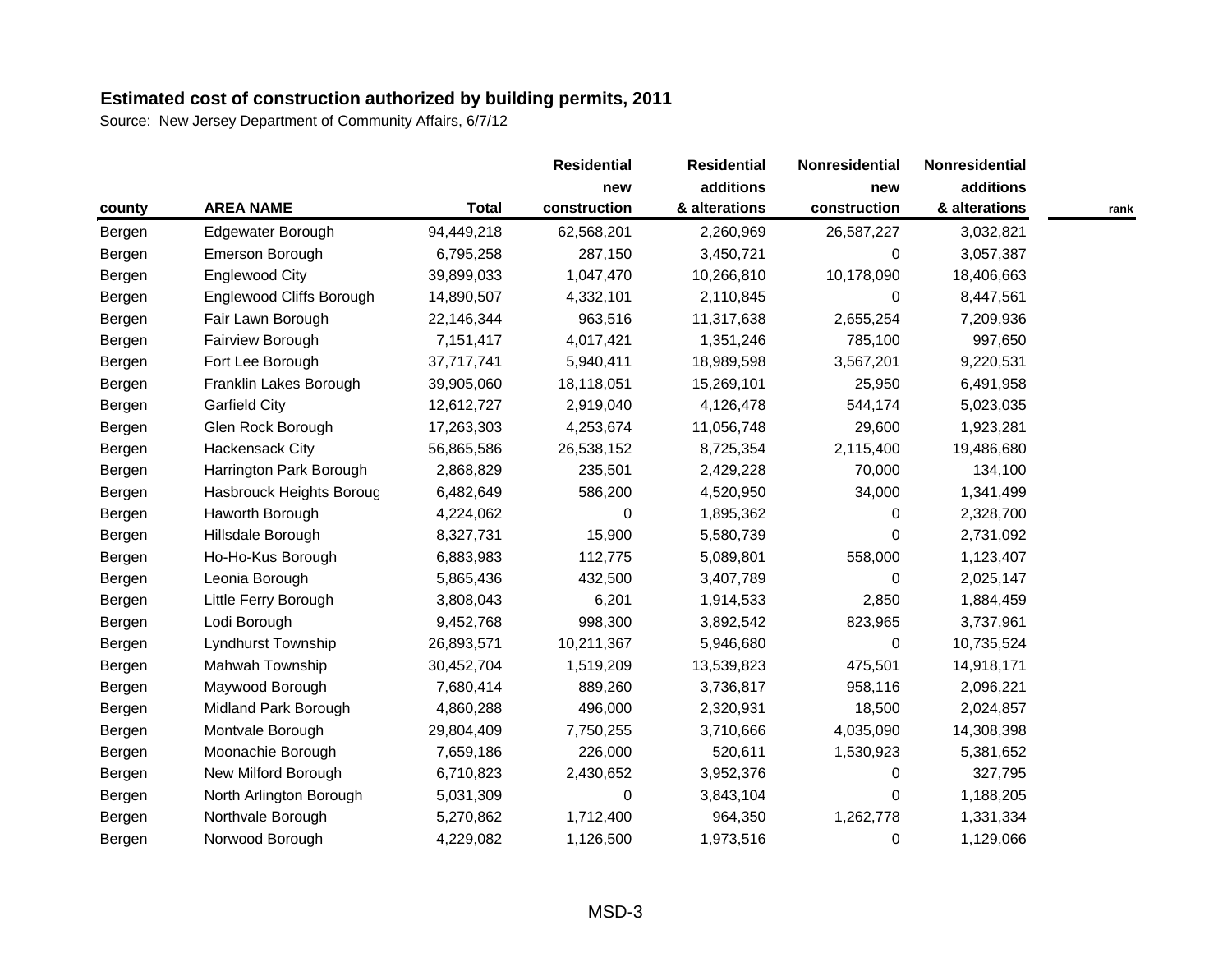|        |                            |              | <b>Residential</b> | <b>Residential</b><br>additions | Nonresidential<br>new | Nonresidential |      |
|--------|----------------------------|--------------|--------------------|---------------------------------|-----------------------|----------------|------|
|        |                            | <b>Total</b> | new                |                                 |                       | additions      |      |
| county | <b>AREA NAME</b>           |              | construction       | & alterations                   | construction          | & alterations  | rank |
| Bergen | Oakland Borough            | 11,063,690   | 857,237            | 8,145,067                       | 0                     | 2,061,386      |      |
| Bergen | Old Tappan Borough         | 8,457,892    | 2,509,900          | 4,446,026                       | 8,000                 | 1,493,966      |      |
| Bergen | Oradell Borough            | 7,022,636    | 581,301            | 5,327,213                       | 17,250                | 1,096,872      |      |
| Bergen | Palisades Park Borough     | 17,650,051   | 10,931,000         | 1,566,314                       | $\Omega$              | 5,152,737      |      |
| Bergen | Paramus Borough            | 84,049,205   | 6,938,390          | 12,599,812                      | $\Omega$              | 64,511,003     |      |
| Bergen | Park Ridge Borough         | 9,370,963    | 250,000            | 3,499,197                       | 2,962,000             | 2,659,766      |      |
| Bergen | Ramsey Borough             | 21,096,752   | 986,025            | 9,353,041                       | 2,309,700             | 8,447,986      |      |
| Bergen | Ridgefield Borough         | 48,257,496   | 1,500              | 2,031,995                       | 39,902,750            | 6,321,251      |      |
| Bergen | Ridgefield Park Village    | 8,156,702    | 0                  | 3,245,105                       | $\Omega$              | 4,911,597      |      |
| Bergen | Ridgewood Village          | 46,693,821   | 3,260,700          | 20,150,498                      | 307,900               | 22,974,723     |      |
| Bergen | River Edge Borough         | 8,358,482    | 384,000            | 6,258,685                       | $\Omega$              | 1,715,797      |      |
| Bergen | <b>River Vale Township</b> | 10,348,434   | 4,408,730          | 4,691,460                       | 0                     | 1,248,244      |      |
| Bergen | Rochelle Park Township     | 5,248,280    |                    | 3,159,952                       | 1,300                 | 2,087,027      |      |
| Bergen | Rockleigh Borough          | 7,023,290    | 415,002            | 41,657                          | 3,000                 | 6,563,631      |      |
| Bergen | Rutherford Borough         | 12,455,243   | 885,390            | 8,087,995                       | 138,700               | 3,343,158      |      |
| Bergen | Saddle Brook Township      | 8,843,710    | 516,050            | 4,487,795                       | 731,352               | 3,108,513      |      |
| Bergen | Saddle River Borough       | 15,004,859   | 5,603,177          | 6,787,655                       | 374,900               | 2,239,127      |      |
| Bergen | South Hackensack Twp       | 2,914,270    | 320,200            | 490,751                         | 0                     | 2,103,319      |      |
| Bergen | <b>Teaneck Township</b>    | 27,601,197   | 2,897,518          | 16,304,541                      | 42,000                | 8,357,138      |      |
| Bergen | <b>Tenafly Borough</b>     | 32,858,506   | 14,308,243         | 11,678,261                      | 186,452               | 6,685,550      |      |
| Bergen | Teterboro Borough          | 16,728,692   | 0                  | 800                             | 13,233,800            | 3,494,092      |      |
| Bergen | Upper Saddle River Boroug  | 12,967,477   | 3,398,909          | 8,666,156                       |                       | 902,411        |      |
| Bergen | Waldwick Borough           | 5,870,662    | 201,000            | 3,719,634                       | 0                     | 1,950,028      |      |
| Bergen | <b>Wallington Borough</b>  | 4,087,684    | 675,000            | 2,324,469                       | $\Omega$              | 1,088,215      |      |
| Bergen | <b>Washington Township</b> | 9,404,085    | 1,142,306          | 4,744,624                       | 875,000               | 2,642,155      |      |
| Bergen | Westwood Borough           | 10,341,460   | 459,151            | 5,548,407                       | 1,911,150             | 2,422,752      |      |
| Bergen | Woodcliff Lake Borough     | 9,924,991    | 2,471,000          | 3,705,216                       | 0                     | 3,748,775      |      |
| Bergen | Wood-Ridge Borough         | 88,891,828   | 404,700            | 2,359,510                       | 83,327,500            | 2,800,118      |      |
| Bergen | <b>Wyckoff Township</b>    | 25,864,575   | 4,652,600          | 15,438,203                      | 2,547,800             | 3,225,972      |      |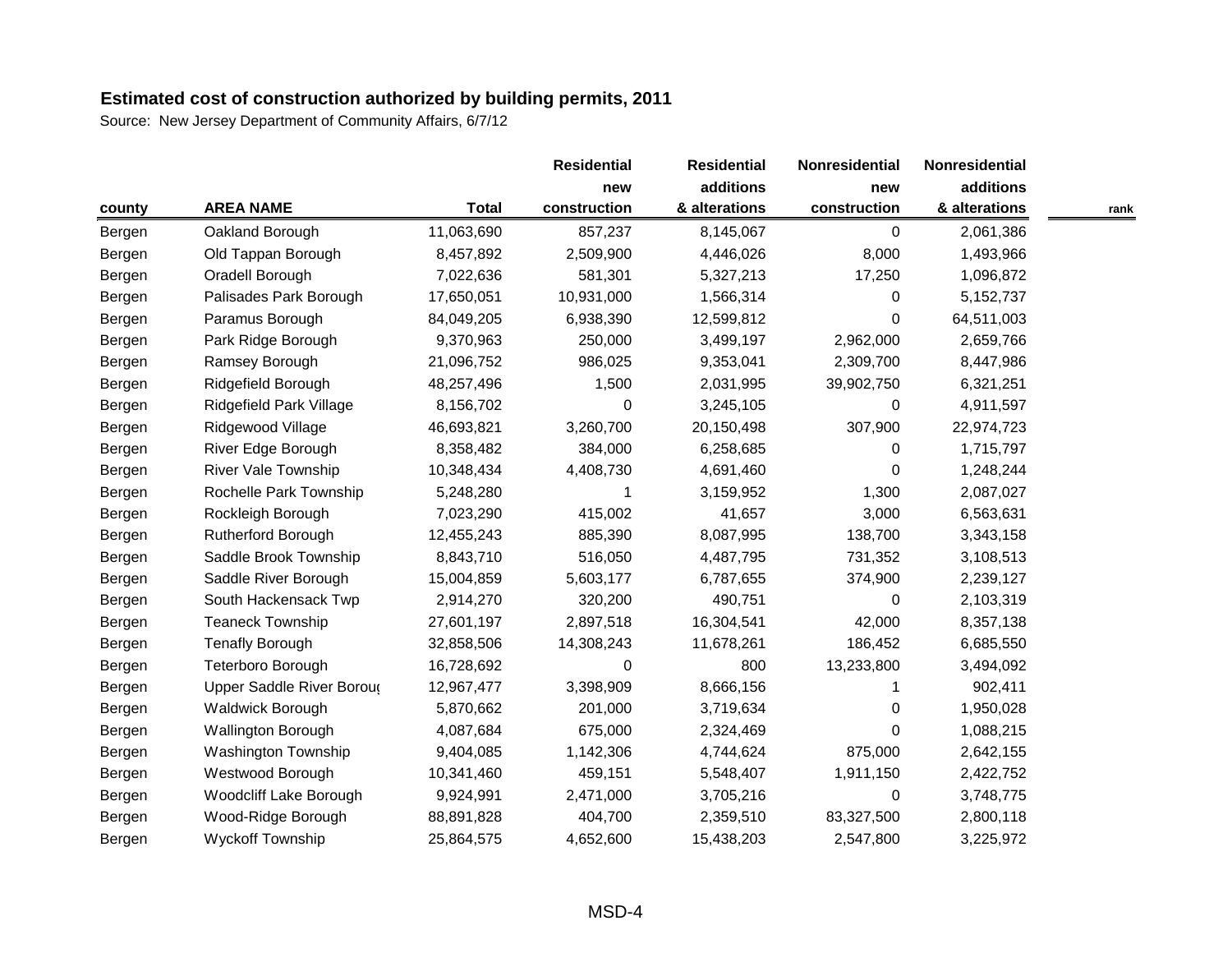|                   |                                |              | <b>Residential</b> | <b>Residential</b>         | Nonresidential<br>new | Nonresidential |      |
|-------------------|--------------------------------|--------------|--------------------|----------------------------|-----------------------|----------------|------|
|                   |                                | <b>Total</b> | new                | additions<br>& alterations |                       | additions      |      |
| county            | <b>AREA NAME</b>               |              | construction       |                            | construction          | & alterations  | rank |
| <b>Burlington</b> | <b>Bass River Township</b>     | 1,374,974    | 0                  | 571,614                    | 0                     | 803,360        |      |
| <b>Burlington</b> | <b>Beverly City</b>            | 1,317,198    | 0                  | 713,367                    | 14,300                | 589,531        |      |
| <b>Burlington</b> | <b>Bordentown City</b>         | 1,923,246    | 741,202            | 861,919                    | 32,950                | 287,175        |      |
| Burlington        | <b>Bordentown Township</b>     | 13,190,654   | 1,326,920          | 2,771,677                  | 249,790               | 8,842,267      |      |
| <b>Burlington</b> | <b>Burlington City</b>         | 7,583,158    | 104,600            | 2,825,503                  | 978,124               | 3,674,931      |      |
| <b>Burlington</b> | <b>Burlington Township</b>     | 21,009,797   | 500                | 4,502,494                  | 1,729,473             | 14,777,330     |      |
| <b>Burlington</b> | <b>Chesterfield Township</b>   | 7,767,335    | 5,002,875          | 2,148,211                  | 192,950               | 423,299        |      |
| Burlington        | Cinnaminson Township           | 30,428,817   | 19,280,006         | 3,996,060                  | 1,106,586             | 6,046,165      |      |
| <b>Burlington</b> | Delanco Township               | 3,224,890    | 1,837,839          | 808,162                    | 355,500               | 223,389        |      |
| Burlington        | Delran Township                | 11,012,243   | 69,650             | 3,139,349                  | 1,375,500             | 6,427,744      |      |
| Burlington        | Eastampton Township            | 7,952,810    | 1,447,805          | 1,971,595                  | 108,000               | 4,425,410      |      |
| <b>Burlington</b> | <b>Edgewater Park Township</b> | 12,202,882   | 0                  | 1,551,271                  | 2,337,464             | 8,314,147      |      |
| <b>Burlington</b> | Evesham Township               | 36,771,221   | 1,812,777          | 1,697,183                  | 3,771,629             | 29,489,632     |      |
| <b>Burlington</b> | Fieldsboro Borough             | 249,109      | 160,800            | 82,909                     | $\Omega$              | 5,400          |      |
| <b>Burlington</b> | Florence Township              | 12,218,401   | 3,701,213          | 3,981,863                  | 1,235,303             | 3,300,022      |      |
| <b>Burlington</b> | <b>Hainesport Township</b>     | 4,429,410    | 1,282,499          | 2,168,490                  | 43,853                | 934,568        |      |
| <b>Burlington</b> | Lumberton Township             | 11,503,440   | 0                  | 3,705,964                  | 123,450               | 7,674,026      |      |
| Burlington        | Mansfield Township             | 14,684,813   | 6,337,141          | 6,053,489                  | 311,940               | 1,982,243      |      |
| Burlington        | Maple Shade Township           | 19,259,211   | 120,204            | 3,054,608                  | 11,385,572            | 4,698,827      |      |
| <b>Burlington</b> | <b>Medford Township</b>        | 32,794,347   | 10,917,763         | 6,993,513                  | 1,433,209             | 13,449,862     |      |
| Burlington        | Medford Lakes Borough          | 2,116,919    | 282,390            | 1,816,179                  | 16,250                | 2,100          |      |
| Burlington        | Moorestown Township            | 39,900,755   | 3,916,551          | 10,587,207                 | 12,896,960            | 12,500,037     |      |
| <b>Burlington</b> | <b>Mount Holly Township</b>    | 10,687,702   | 0                  | 2,491,540                  | 22,900                | 8,173,262      |      |
| <b>Burlington</b> | Mount Laurel Township          | 43,823,866   | 4,785,950          | 5,389,395                  | 1,806,231             | 31,842,290     |      |
| <b>Burlington</b> | New Hanover Township           | 946,692      | 418,050            | 230,859                    | 134,750               | 163,033        |      |
| <b>Burlington</b> | North Hanover Township         | 2,242,506    | 8,350              | 1,343,580                  | 221,600               | 668,976        |      |
| <b>Burlington</b> | Palmyra Borough                | 2,473,755    | 197,950            | 1,397,364                  | 0                     | 878,441        |      |
| Burlington        | Pemberton Borough              | 333,529      | 0                  | 291,878                    | 2,001                 | 39,650         |      |
| <b>Burlington</b> | Pemberton Township             | 12,028,034   | 2,010,834          | 6,447,011                  | 348,484               | 3,221,705      |      |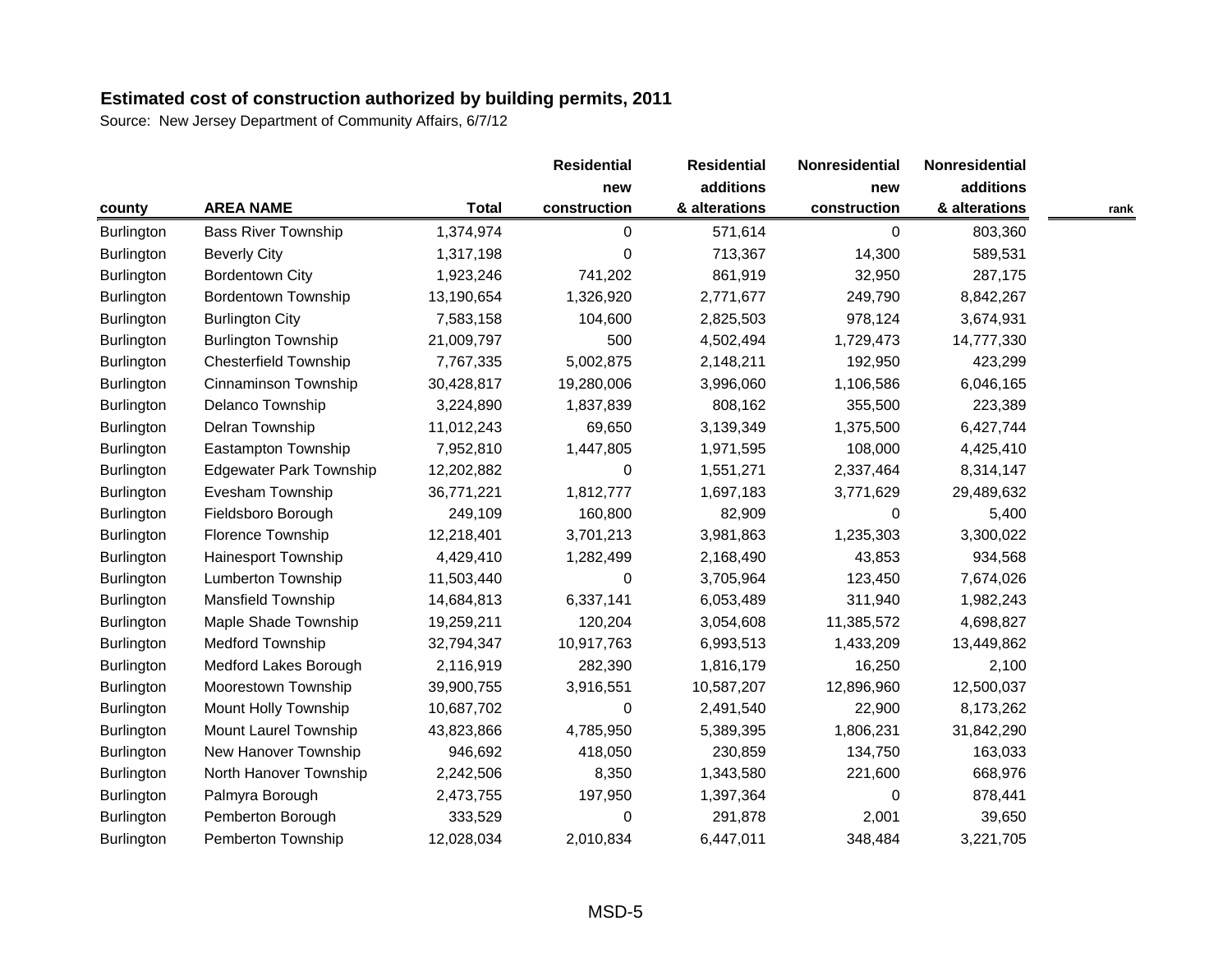|                   |                             |              | <b>Residential</b>  | <b>Residential</b>         | Nonresidential<br>new | Nonresidential |      |
|-------------------|-----------------------------|--------------|---------------------|----------------------------|-----------------------|----------------|------|
|                   |                             | <b>Total</b> | new<br>construction | additions<br>& alterations |                       | additions      |      |
| county            | <b>AREA NAME</b>            |              |                     |                            | construction          | & alterations  | rank |
| <b>Burlington</b> | <b>Riverside Township</b>   | 2,936,887    | 148,925             | 1,362,447                  | 103,500               | 1,322,015      |      |
| <b>Burlington</b> | Riverton Borough            | 2,757,289    | 391,426             | 970,078                    | 88,000                | 1,307,785      |      |
| Burlington        | Shamong Township            | 3,889,750    | 589,003             | 2,456,751                  | 99,425                | 744,571        |      |
| Burlington        | Southampton Township        | 5,351,806    | 20,715              | 3,046,368                  | 327,490               | 1,957,233      |      |
| <b>Burlington</b> | Springfield Township        | 3,603,180    | 424,100             | 1,405,007                  | 329,300               | 1,444,773      |      |
| <b>Burlington</b> | <b>Tabernacle Township</b>  | 6,162,247    | 27,189              | 1,774,329                  | 3,422,698             | 938,031        |      |
| <b>Burlington</b> | Washington Township         | 969,073      | 18,200              | 178,530                    | 697,400               | 74,943         |      |
| <b>Burlington</b> | <b>Westampton Township</b>  | 13,366,841   | 136,500             | 2,408,121                  | 143,002               | 10,679,218     |      |
| <b>Burlington</b> | Willingboro Township        | 23,676,812   | 2,377,033           | 7,300,248                  | 0                     | 13,999,531     |      |
| Burlington        | <b>Woodland Township</b>    | 689,271      | 0                   | 0                          | 48,000                | 641,271        |      |
| <b>Burlington</b> | Wrightstown Borough         | 146,870      | 0                   | 14,550                     | 0                     | 132,320        |      |
| Camden            | Audubon Borough             | 3,695,325    | 415,200             | 1,672,916                  | 23,500                | 1,583,709      |      |
| Camden            | Audubon Park Borough        | 49,495       | 0                   | 44,325                     | $\Omega$              | 5,170          |      |
| Camden            | Barrington Borough          | 3,256,010    | 512,000             | 1,806,767                  | $\Omega$              | 937,243        |      |
| Camden            | Bellmawr Borough            | 4,853,882    | 0                   | 1,948,456                  | 1,150,000             | 1,755,426      |      |
| Camden            | Berlin Borough              | 3,463,683    | 460,500             | 1,224,233                  | 35,995                | 1,742,955      |      |
| Camden            | <b>Berlin Township</b>      | 4,898,401    | 846,370             | 646,762                    | 580,500               | 2,824,769      |      |
| Camden            | Brooklawn Borough           | 373,565      | $\boldsymbol{0}$    | 310,163                    | $\pmb{0}$             | 63,402         |      |
| Camden            | Camden City                 | 48,614,588   | 13,520,566          | 9,602,714                  | 9,502,000             | 15,989,308     |      |
| Camden            | <b>Cherry Hill Township</b> | 72,656,787   | 12,352,160          | 19,814,413                 | 3,567,542             | 36,922,672     |      |
| Camden            | <b>Chesilhurst Borough</b>  | 176,120      | 20,700              | 106,704                    | 9,500                 | 39,216         |      |
| Camden            | <b>Clementon Borough</b>    | 965,335      | 140,150             | 377,504                    | 48,788                | 398,893        |      |
| Camden            | Collingswood Borough        | 4,329,721    | 169,100             | 2,566,613                  | 41,500                | 1,552,508      |      |
| Camden            | Gibbsboro Borough           | 2,381,385    | 1,475,000           | 532,571                    | 0                     | 373,814        |      |
| Camden            | <b>Gloucester City</b>      | 12,728,997   | 0                   | 2,929,027                  | $\Omega$              | 9,799,970      |      |
| Camden            | <b>Gloucester Township</b>  | 45,417,096   | 1,382,905           | 11,378,806                 | 15,968,620            | 16,686,765     |      |
| Camden            | Haddon Township             | 6,662,864    | 932,050             | 4,178,947                  | 546,148               | 1,005,719      |      |
| Camden            | Haddonfield Borough         | 11,331,837   | 2,732,250           | 6,970,239                  | 316,000               | 1,313,348      |      |
| Camden            | Haddon Heights Borough      | 3,445,194    | 382,000             | 2,098,421                  | 21,250                | 943,523        |      |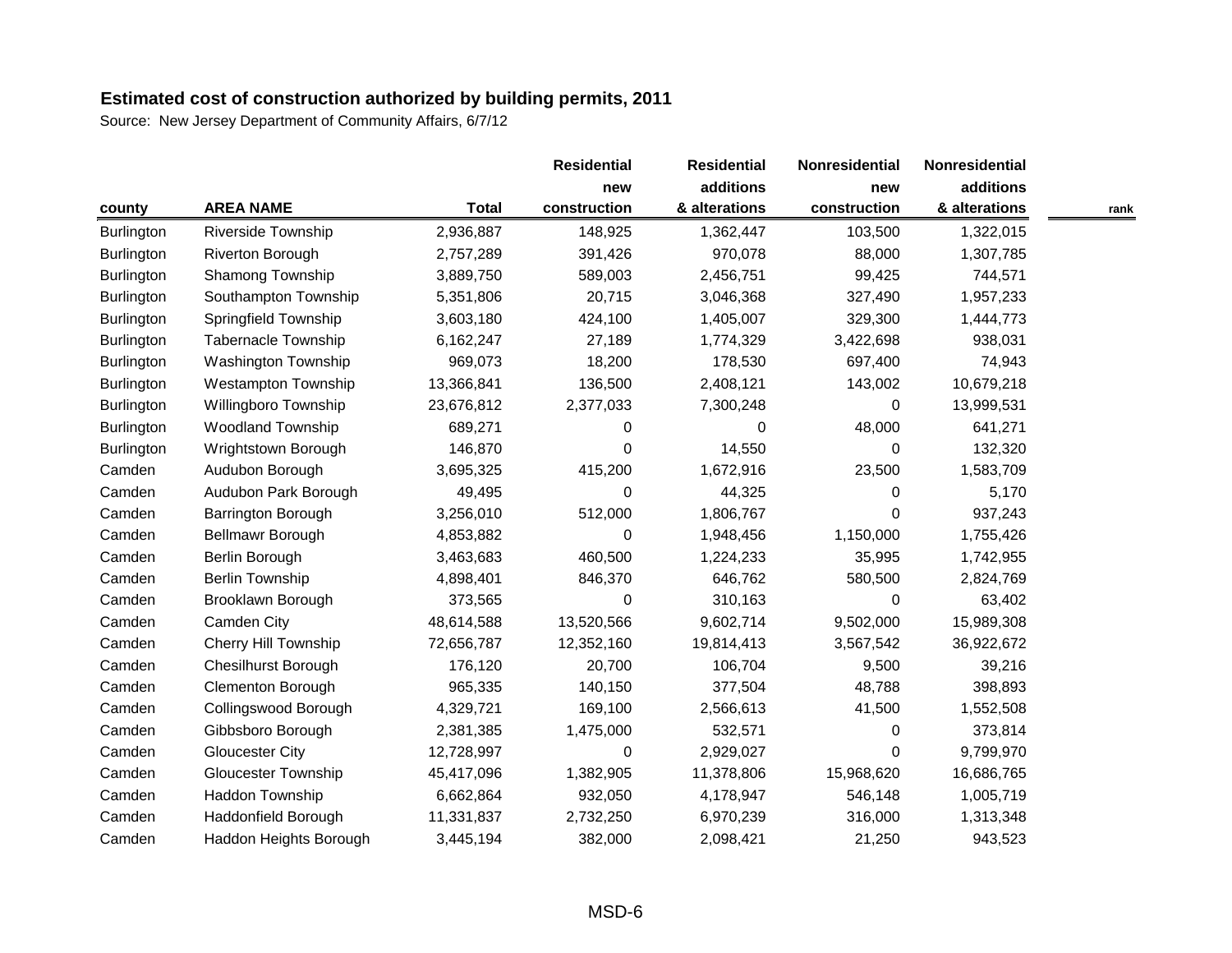|          |                           |              | <b>Residential</b> | <b>Residential</b> | Nonresidential | Nonresidential |      |
|----------|---------------------------|--------------|--------------------|--------------------|----------------|----------------|------|
|          |                           | <b>Total</b> | new                | additions          | new            | additions      |      |
| county   | <b>AREA NAME</b>          |              | construction       | & alterations      | construction   | & alterations  | rank |
| Camden   | Hi-nella Borough          | 451,930      | 0                  | 79,692             | 7,000          | 365,238        |      |
| Camden   | Laurel Springs Borough    | 656,959      | 0                  | 396,669            | 15,000         | 245,290        |      |
| Camden   | Lawnside Borough          | 4,642,035    | 154,925            | 435,085            | 3,867,000      | 185,025        |      |
| Camden   | Lindenwold Borough        | 2,786,701    | 0                  | 1,506,568          | 16,901         | 1,263,232      |      |
| Camden   | Magnolia Borough          | 1,643,364    | 120,000            | 751,967            | 412,003        | 359,394        |      |
| Camden   | Merchantville Borough     | 1,020,869    | 0                  | 1,020,869          | 0              | 0              |      |
| Camden   | Mount Ephraim Borough     | 887,884      | 0                  | 857,761            | 4,500          | 25,623         |      |
| Camden   | Oaklyn Borough            | 1,143,551    | 13,050             | 775,225            | $\Omega$       | 355,276        |      |
| Camden   | Pennsauken Township       | 18,136,400   | 839,100            | 4,833,352          | 819,389        | 11,644,559     |      |
| Camden   | Pine Hill Borough         | 12,800,550   | 10,774,400         | 979,811            | 186,450        | 859,889        |      |
| Camden   | Pine Valley Borough       | 734,550      | 0                  | 103,400            | 626,150        | 5,000          |      |
| Camden   | Runnemede Borough         | 6,270,168    | 502,155            | 2,706,771          | 0              | 3,061,242      |      |
| Camden   | Somerdale Borough         | 2,377,749    | 535,752            | 838,701            | 5,600          | 997,696        |      |
| Camden   | <b>Stratford Borough</b>  | 1,659,168    | 65,350             | 1,098,086          | $\Omega$       | 495,732        |      |
| Camden   | Tavistock Borough         | 0            | 0                  | 0                  | $\Omega$       | $\Omega$       |      |
| Camden   | Voorhees Township         | 44,261,215   | 1,628,500          | 6,820,231          | 6,822,507      | 28,989,977     |      |
| Camden   | <b>Waterford Township</b> | 5,142,912    | 1,821,595          | 2,001,485          | 577,840        | 741,992        |      |
| Camden   | Winslow Township          | 14,526,771   | 2,489,826          | 7,321,104          | 834,467        | 3,881,374      |      |
| Camden   | Woodlynne Borough         | 416,329      | 0                  | 408,129            | $\Omega$       | 8,200          |      |
| Cape May | Avalon Borough            | 43,012,113   | 33,923,097         | 5,617,408          | 66,200         | 3,405,408      |      |
| Cape May | Cape May City             | 20,534,618   | 4,791,697          | 5,374,883          | 6,460,000      | 3,908,038      |      |
| Cape May | Cape May Point Borough    | 2,374,523    | 1,146,450          | 1,161,971          | 58,500         | 7,602          |      |
| Cape May | Dennis Township           | 5,711,618    | 663,635            | 2,243,972          | 575,200        | 2,228,811      |      |
| Cape May | Lower Township            | 19,297,208   | 3,348,431          | 8,599,281          | 328,975        | 7,020,521      |      |
| Cape May | Middle Township           | 16,985,162   | 8,976,993          | 3,992,958          | 1,760,680      | 2,254,531      |      |
| Cape May | North Wildwood City       | 10,275,727   | 4,065,654          | 4,702,843          | $\Omega$       | 1,507,230      |      |
| Cape May | Ocean City                | 52,725,899   | 31,244,441         | 12,824,706         | 3,162,226      | 5,494,526      |      |
| Cape May | Sea Isle City             | 25,411,864   | 14,299,554         | 7,921,170          | 2,496,100      | 695,040        |      |
| Cape May | Stone Harbor Borough      | 19,477,571   | 12,861,264         | 5,419,564          | $\Omega$       | 1,196,743      |      |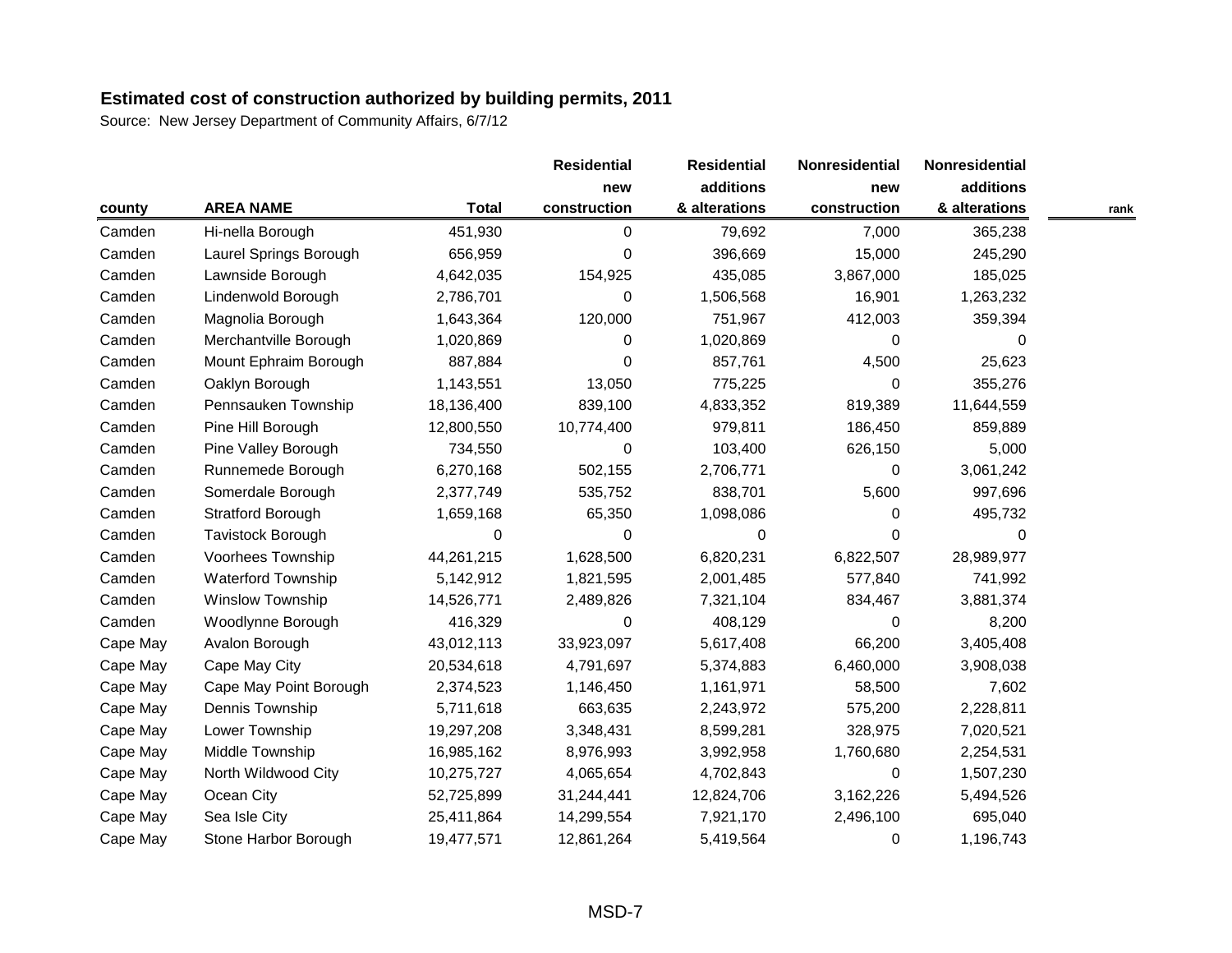|              |                                 |              | <b>Residential</b> | <b>Residential</b> | Nonresidential | Nonresidential |      |
|--------------|---------------------------------|--------------|--------------------|--------------------|----------------|----------------|------|
|              |                                 |              | new                | additions          | new            | additions      |      |
| county       | <b>AREA NAME</b>                | <b>Total</b> | construction       | & alterations      | construction   | & alterations  | rank |
| Cape May     | <b>Upper Township</b>           | 7,652,742    | 1,975,240          | 3,617,767          | 213,195        | 1,846,540      |      |
| Cape May     | West Cape May Borough           | 1,429,557    | 596,893            | 539,987            | 117,835        | 174,842        |      |
| Cape May     | West Wildwood Borough           | 256,761      | 0                  | 239,259            | $\Omega$       | 17,502         |      |
| Cape May     | <b>Wildwood City</b>            | 8,350,676    | 1,212,780          | 1,706,249          | 4,110,589      | 1,321,058      |      |
| Cape May     | Wildwood Crest Borough          | 10,628,727   | 4,226,024          | 3,153,513          | 742,000        | 2,507,190      |      |
| Cape May     | Woodbine Borough                | 1,955,549    | 151,275            | 340,559            | 29,250         | 1,434,465      |      |
| Cumberland   | <b>Bridgeton City</b>           | 13,366,682   | 461,286            | 2,247,477          | 3,617,863      | 7,040,056      |      |
| Cumberland   | <b>Commercial Township</b>      | 2,488,294    | 436,350            | 574,224            | 88,500         | 1,389,220      |      |
| Cumberland   | <b>Deerfield Township</b>       | 6,857,656    | 776,301            | 446,800            | 3,186,164      | 2,448,391      |      |
| Cumberland   | Downe Township                  | 549,912      | 40,300             | 303,648            | 79,250         | 126,714        |      |
| Cumberland   | <b>Fairfield Township</b>       | 4,020,583    | 354,223            | 364,108            | 82,240         | 3,220,012      |      |
| Cumberland   | <b>Greenwich Township</b>       | 153,262      | 50,501             | 84,196             | 2,000          | 16,565         |      |
| Cumberland   | <b>Hopewell Township</b>        | 3,161,649    | 759,001            | 1,004,475          | 472,000        | 926,173        |      |
| Cumberland   | Lawrence Township               | 1,035,585    | 255,000            | 780,585            | $\Omega$       | 0              |      |
| Cumberland   | Maurice River Township          | 1,792,154    | 36,950             | 680,445            | 71,163         | 1,003,596      |      |
| Cumberland   | <b>Millville City</b>           | 16,804,552   | 2,437,211          | 3,018,327          | 2,702,936      | 8,646,078      |      |
| Cumberland   | Shiloh Borough                  | 196,774      | 0                  | 159,627            | 19,147         | 18,000         |      |
| Cumberland   | <b>Stow Creek Township</b>      | 818,208      | 0                  | 155,759            | 177,529        | 484,920        |      |
| Cumberland   | <b>Upper Deerfield Township</b> | 8,452,624    | 958,355            | 944,236            | 1,125,337      | 5,424,696      |      |
| Cumberland   | <b>Vineland City</b>            | 80,852,590   | 7,163,013          | 5,027,675          | 10,238,970     | 58,422,932     |      |
| Essex        | <b>Belleville Township</b>      | 17,414,013   | 225,200            | 9,674,519          | 4,780,001      | 2,734,293      |      |
| Essex        | <b>Bloomfield Township</b>      | 11,546,904   | 22,100             | 11,287,354         | 110,000        | 127,450        |      |
| <b>Essex</b> | Caldwell Borough                | 5,964,861    | 0                  | 2,856,563          | 0              | 3,108,298      |      |
| <b>Essex</b> | Cedar Grove Township            | 10,909,659   | 435,700            | 4,525,708          | 3,605,000      | 2,343,251      |      |
| Essex        | East Orange City                | 17,283,829   | 189,500            | 11,760,554         | $\Omega$       | 5,333,775      |      |
| <b>Essex</b> | Essex Fells Borough             | 3,494,645    | 137,679            | 3,166,337          | $\Omega$       | 190,629        |      |
| Essex        | <b>Fairfield Township</b>       | 17,279,328   | 1,929,200          | 4,775,503          | 2,466,321      | 8,108,304      |      |
| <b>Essex</b> | Glen Ridge Borough              | 5,838,842    | 88,750             | 5,729,192          | 0              | 20,900         |      |
| Essex        | Irvington Township              | 11,588,077   | 79,900             | 7,038,862          | 427,700        | 4,041,615      |      |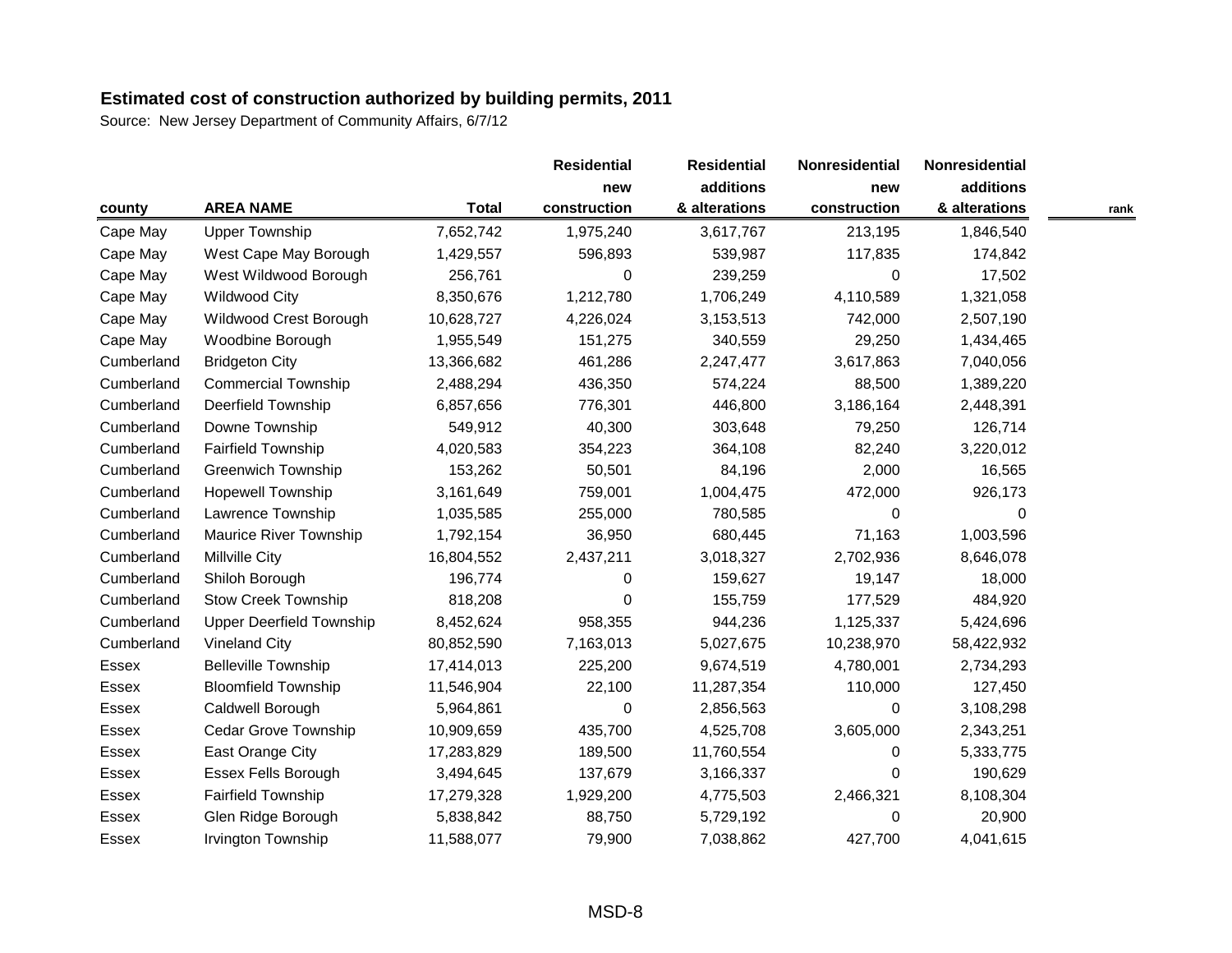|              |                           |              | <b>Residential</b> | <b>Residential</b> | Nonresidential<br>new | Nonresidential |      |
|--------------|---------------------------|--------------|--------------------|--------------------|-----------------------|----------------|------|
|              |                           |              | new                | additions          |                       | additions      |      |
| county       | <b>AREA NAME</b>          | <b>Total</b> | construction       | & alterations      | construction          | & alterations  | rank |
| Essex        | Livingston Township       | 127,656,366  | 25,564,387         | 22,128,452         | 10,301                | 79,953,226     |      |
| Essex        | Maplewood Township        | 17,768,105   | 0                  | 9,367,515          | 2,571,899             | 5,828,691      |      |
| Essex        | Millburn Township         | 86,951,397   | 15,685,965         | 33,441,502         | 12,022,989            | 25,800,941     |      |
| Essex        | Montclair Township        | 34,734,955   | 703,300            | 22,652,531         | 337,325               | 11,041,799     |      |
| Essex        | <b>Newark City</b>        | 209,238,798  | 15,911,472         | 41,352,299         | 83,334,318            | 68,640,709     |      |
| Essex        | North Caldwell Borough    | 15,139,413   | 9,212,472          | 5,813,299          | 0                     | 113,642        |      |
| Essex        | <b>Nutley Township</b>    | 18,701,318   | 1,344,526          | 9,321,614          | 2,561,654             | 5,473,524      |      |
| <b>Essex</b> | City of Orange Township   | 57,262,994   | 28,759,200         | 24,162,906         | 2,604,500             | 1,736,388      |      |
| Essex        | Roseland Borough          | 8,816,587    | 248,900            | 2,315,094          | $\Omega$              | 6,252,593      |      |
| Essex        | South Orange Village      | 15,290,550   | 342,700            | 11,124,847         | 12,900                | 3,810,103      |      |
| Essex        | Verona Township           | 7,668,920    | 187,000            | 6,348,054          | $\Omega$              | 1,133,866      |      |
| Essex        | West Caldwell Township    | 18,060,317   | 156,600            | 5,053,486          | 1,000                 | 12,849,231     |      |
| Essex        | West Orange Township      | 30,915,768   | 3,691,438          | 10,456,874         | 5,220,853             | 11,546,603     |      |
| Gloucester   | Clayton Borough           | 3,743,077    | 857,950            | 1,472,258          | 474,605               | 938,264        |      |
| Gloucester   | Deptford Township         | 16,426,110   | 4,650,473          | 4,632,329          | 677,102               | 6,466,206      |      |
| Gloucester   | East Greenwich Township   | 17,959,478   | 12,796,606         | 3,853,674          | 262,001               | 1,047,197      |      |
| Gloucester   | Elk Township              | 2,523,134    | 919,000            | 94,020             | 280,485               | 1,229,629      |      |
| Gloucester   | Franklin Township         | 6,095,954    | 1,055,237          | 3,017,305          | 59,161                | 1,964,251      |      |
| Gloucester   | Glassboro Borough         | 15,514,231   | 7,623,350          | 2,901,046          | 1,363,307             | 3,626,528      |      |
| Gloucester   | <b>Greenwich Township</b> | 2,929,052    | 333,550            | 1,042,714          | 21,599                | 1,531,189      |      |
| Gloucester   | Harrison Township         | 18,954,682   | 12,229,136         | 2,857,035          | 1,554,024             | 2,314,487      |      |
| Gloucester   | Logan Township            | 23,350,760   | 4,583,140          | 1,104,083          | 2,872,457             | 14,791,080     |      |
| Gloucester   | Mantua Township           | 9,479,174    | 2,482,718          | 4,097,834          | 1,741,451             | 1,157,171      |      |
| Gloucester   | Monroe Township           | 31,292,030   | 6,702,622          | 4,659,852          | 14,495,105            | 5,434,451      |      |
| Gloucester   | National Park Borough     | 2,435,676    | 0                  | 341,845            | 39,000                | 2,054,831      |      |
| Gloucester   | Newfield Borough          | 335,099      | 13,600             | 254,999            | $\Omega$              | 66,500         |      |
| Gloucester   | Paulsboro Borough         | 3,725,900    | 79,000             | 1,076,600          | 1,756,500             | 813,800        |      |
| Gloucester   | Pitman Borough            | 2,638,381    | 173,846            | 2,118,240          | 0                     | 346,295        |      |
| Gloucester   | South Harrison Township   | 2,248,570    | 892,717            | 1,092,241          | 116,885               | 146,727        |      |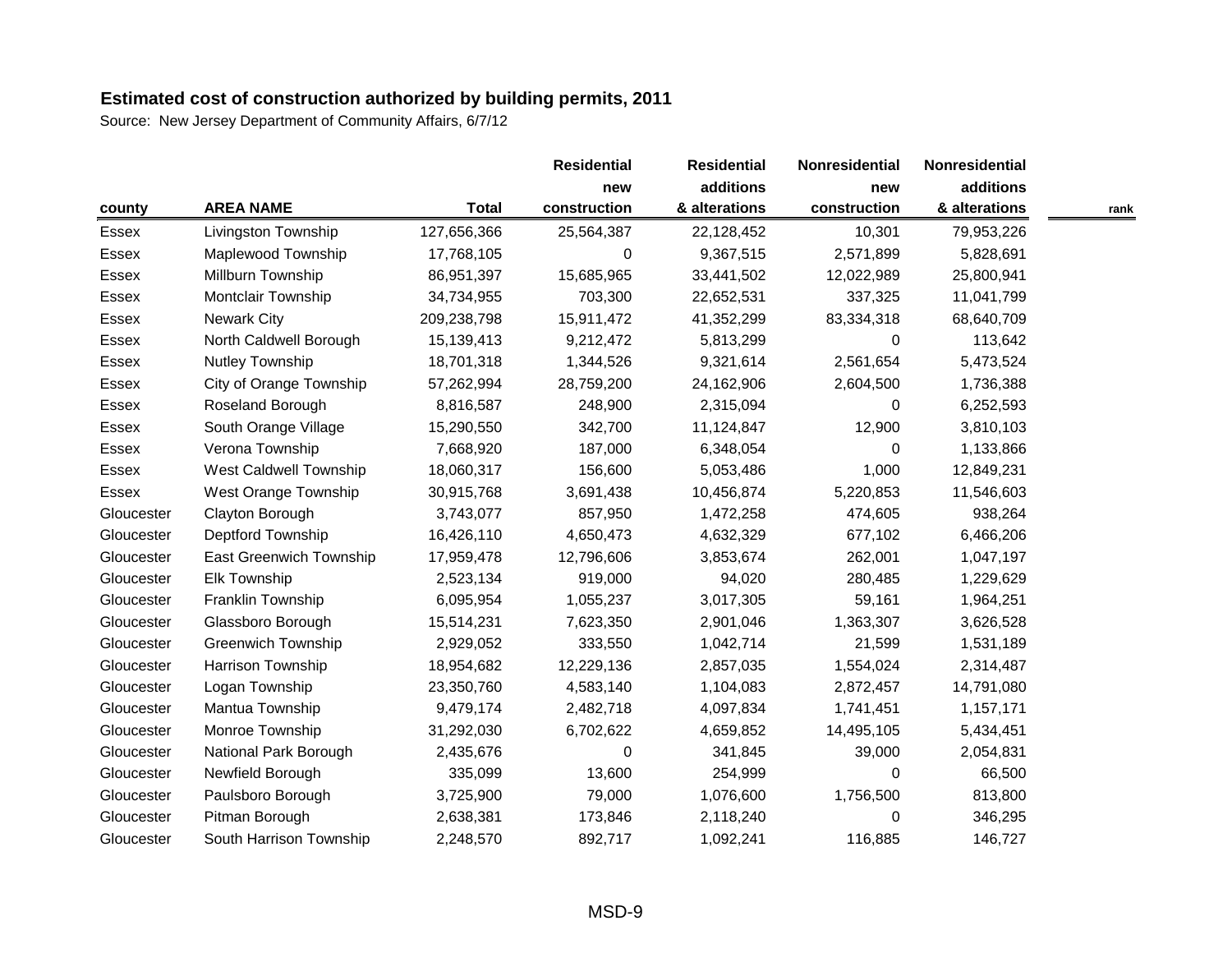|            |                             |               | <b>Residential</b> | <b>Residential</b> | Nonresidential | Nonresidential |      |
|------------|-----------------------------|---------------|--------------------|--------------------|----------------|----------------|------|
|            |                             |               | new                | additions          | new            | additions      |      |
| county     | <b>AREA NAME</b>            | <b>Total</b>  | construction       | & alterations      | construction   | & alterations  | rank |
| Gloucester | Swedesboro Borough          | 886,793       | 105,580            | 10,475             | $\mathbf 0$    | 770,738        |      |
| Gloucester | Washington Township         | 23,486,465    | 1,494,967          | 11,760,258         | 3,098,050      | 7,133,190      |      |
| Gloucester | Wenonah Borough             | 1,154,168     | 243,000            | 774,651            | 16,000         | 120,517        |      |
| Gloucester | West Deptford Township      | 15,127,916    | 225,750            | 4,118,759          | 65,000         | 10,718,407     |      |
| Gloucester | Westville Borough           | 1,737,211     | 98,850             | 465,565            | $\Omega$       | 1,172,796      |      |
| Gloucester | <b>Woodbury City</b>        | 9,264,574     | 94,486             | 7,253,444          | 235,500        | 1,681,144      |      |
| Gloucester | Woodbury Heights Borougl    | 1,094,401     | 0                  | 394,724            | 66,400         | 633,277        |      |
| Gloucester | <b>Woolwich Township</b>    | 19,763,513    | 15,269,828         | 818,453            | 283,964        | 3,391,268      |      |
| Hudson     | <b>Bayonne City</b>         | 83,112,378    | 1,946,050          | 16,621,724         | 32,786,778     | 31,757,826     |      |
| Hudson     | East Newark Borough         | 370,070       | 0                  | 340,020            | $\Omega$       | 30,050         |      |
| Hudson     | <b>Guttenberg Town</b>      | 3,358,220     | 230,000            | 1,434,516          | 879,000        | 814,704        |      |
| Hudson     | Harrison Town               | 5,860,881     | 2,440,239          | 1,056,216          | 258,002        | 2,106,424      |      |
| Hudson     | <b>Hoboken City</b>         | 131,323,633   | 86,975,951         | 33,056,804         | 610,000        | 10,680,878     |      |
| Hudson     | Jersey City                 | 246, 347, 233 | 93,700,804         | 39,919,457         | 13,802,802     | 98,924,170     |      |
| Hudson     | Kearny Town                 | 53,043,578    | 826,973            | 6,196,073          | 5,464,708      | 40,555,824     |      |
| Hudson     | North Bergen Township       | 25,964,151    | 121,000            | 6,247,678          | 4,891,101      | 14,704,372     |      |
| Hudson     | Secaucus Town               | 157,226,724   | 21,393,428         | 5,336,512          | 29,433,301     | 101,063,483    |      |
| Hudson     | <b>Union City</b>           | 19,934,722    | 62,100             | 10,007,276         | 2,971,950      | 6,893,396      |      |
| Hudson     | Weehawken Township          | 70,416,834    | 1,148,232          | 4,861,551          | 28,235,000     | 36,172,051     |      |
| Hudson     | West New York Town          | 41,313,326    | 27,243,229         | 5,934,199          | 1,164,800      | 6,971,098      |      |
| Hunterdon  | Alexandria Township         | 3,525,634     | 303,452            | 2,205,103          | 374,160        | 642,919        |      |
| Hunterdon  | <b>Bethlehem Township</b>   | 2,695,501     | 0                  | 2,131,486          | 293,660        | 270,355        |      |
| Hunterdon  | <b>Bloomsbury Borough</b>   | 784,188       | 0                  | 144,457            | 0              | 639,731        |      |
| Hunterdon  | Califon Borough             | 1,128,031     | 222,000            | 272,247            | 4,500          | 629,284        |      |
| Hunterdon  | <b>Clinton Town</b>         | 2,461,100     | 27,000             | 1,424,934          | $\Omega$       | 1,009,166      |      |
| Hunterdon  | <b>Clinton Township</b>     | 15,602,962    | $\pmb{0}$          | 4,752,055          | 3,235,345      | 7,615,562      |      |
| Hunterdon  | Delaware Township           | 6,783,332     | 1,792,351          | 3,162,078          | 759,610        | 1,069,293      |      |
| Hunterdon  | <b>East Amwell Township</b> | 3,779,104     | 738,200            | 2,247,254          | 449,831        | 343,819        |      |
| Hunterdon  | Flemington Borough          | 3,575,817     | 0                  | 547,893            | $\Omega$       | 3,027,924      |      |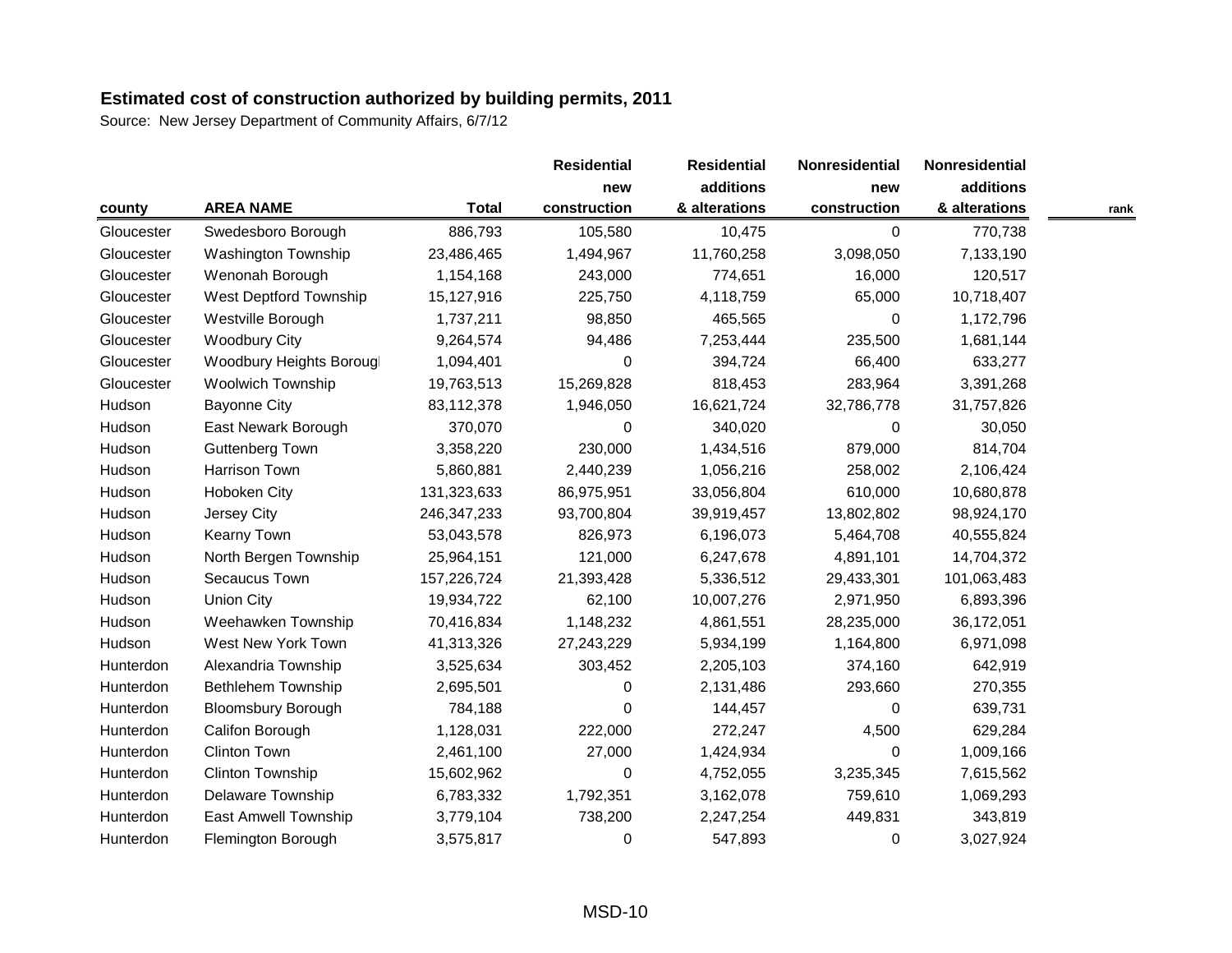Source: New Jersey Department of Community Affairs, 6/7/12

|           |                             |              | <b>Residential</b> | <b>Residential</b> | Nonresidential | Nonresidential |      |
|-----------|-----------------------------|--------------|--------------------|--------------------|----------------|----------------|------|
|           |                             |              | new                | additions          | new            | additions      |      |
| county    | <b>AREA NAME</b>            | <b>Total</b> | construction       | & alterations      | construction   | & alterations  | rank |
| Hunterdon | Franklin Township           | 5,648,203    | 23,900             | 1,324,537          | 329,460        | 3,970,306      |      |
| Hunterdon | Frenchtown Borough          | 857,626      | 11,550             | 725,270            | 6,500          | 114,306        |      |
| Hunterdon | Glen Gardner Borough        | 1,113,218    | 166,510            | 592,663            | 54,200         | 299,845        |      |
| Hunterdon | Hampton Borough             | 465,792      | 80,000             | 329,456            | $\Omega$       | 56,336         |      |
| Hunterdon | High Bridge Borough         | 1,086,473    | 0                  | 913,973            | $\Omega$       | 172,500        |      |
| Hunterdon | <b>Holland Township</b>     | 4,798,001    | 613,801            | 1,692,540          | 719,502        | 1,772,158      |      |
| Hunterdon | Kingwood Township           | 8,174,920    | 794,150            | 1,084,651          | 502,430        | 5,793,689      |      |
| Hunterdon | Lambertville City           | 4,998,064    | 282,950            | 2,749,485          | 4,919          | 1,960,710      |      |
| Hunterdon | Lebanon Borough             | 1,085,762    | $\boldsymbol{0}$   | 624,432            | 148,190        | 313,140        |      |
| Hunterdon | Lebanon Township            | 7,472,919    | 490,700            | 2,170,124          | 1,741,735      | 3,070,360      |      |
| Hunterdon | Milford Borough             | 570,222      | 0                  | 305,394            | 53,100         | 211,728        |      |
| Hunterdon | Raritan Township            | 42,471,550   | 5,919,885          | 10,355,674         | 9,925,805      | 16,270,186     |      |
| Hunterdon | <b>Readington Township</b>  | 17,209,482   | 3,141,647          | 7,842,016          | 1,428,560      | 4,797,259      |      |
| Hunterdon | Stockton Borough            | 312,126      | 0                  | 263,655            | $\Omega$       | 48,471         |      |
| Hunterdon | <b>Tewksbury Township</b>   | 18,162,138   | 8,524,665          | 5,225,063          | 1,303,711      | 3,108,699      |      |
| Hunterdon | <b>Union Township</b>       | 7,581,111    | 0                  | 1,960,554          | 108,940        | 5,511,617      |      |
| Hunterdon | <b>West Amwell Township</b> | 2,757,549    | 598,603            | 1,501,539          | 53,301         | 604,106        |      |
| Mercer    | East Windsor Township       | 59,321,750   | 6,023,628          | 5,560,157          | 94,995         | 47,642,970     |      |
| Mercer    | Ewing Township              | 59,836,176   | 6,551,237          | 8,452,729          | 28,927,964     | 15,904,246     |      |
| Mercer    | Hamilton Township           | 75,907,841   | 11,978,167         | 26,463,427         | 9,410,126      | 28,056,121     |      |
| Mercer    | <b>Hightstown Borough</b>   | 2,725,055    | 183,500            | 1,881,011          | $\Omega$       | 660,544        |      |
| Mercer    | Hopewell Borough            | 3,307,010    | 0                  | 1,434,691          | 203,645        | 1,668,674      |      |
| Mercer    | <b>Hopewell Township</b>    | 36,587,579   | 882,500            | 10,608,560         | 2,216,178      | 22,880,341     |      |
| Mercer    | Lawrence Township           | 61,436,568   | 2,500              | 14,496,477         | 136,667        | 46,800,924     |      |
| Mercer    | Pennington Borough          | 3,039,171    | 340,850            | 1,512,657          | 245,910        | 939,754        |      |
| Mercer    | Princeton Borough           | 95,709,075   | 11,267,300         | 8,206,146          | 49,217,500     | 27,018,129     |      |
| Mercer    | Princeton Township          | 83,387,130   | 7,935,205          | 17,908,449         | 44,234,315     | 13,309,161     |      |
| Mercer    | <b>Trenton City</b>         | 74,247,853   | 2,717,208          | 10,673,042         | 46,472,683     | 14,384,920     |      |
| Mercer    | Robbinsville Township       | 33,817,611   | 4,230,806          | 6,928,164          | 5,150,855      | 17,507,786     |      |

MSD-11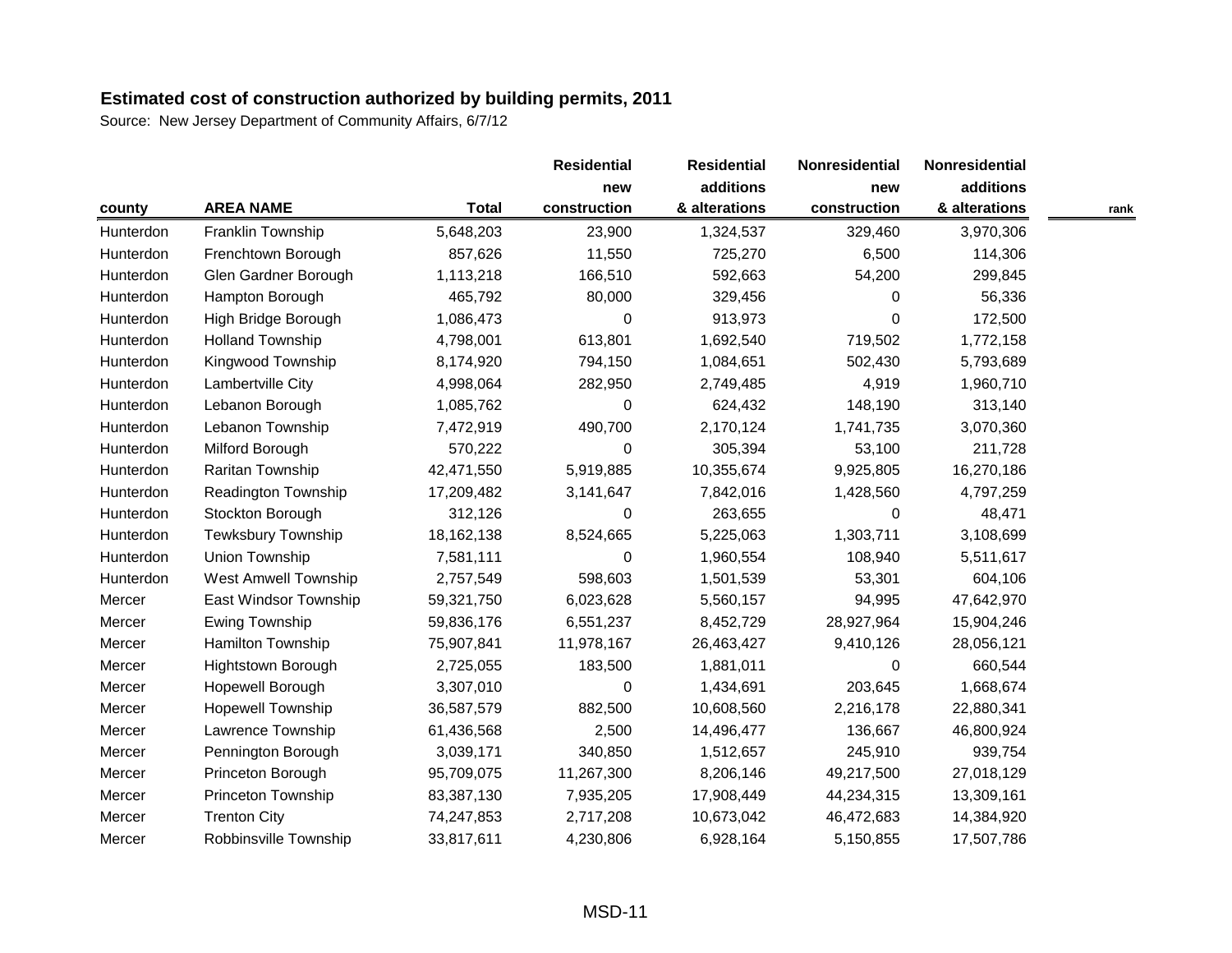|           |                              |              | <b>Residential</b> | <b>Residential</b> | Nonresidential | Nonresidential |      |
|-----------|------------------------------|--------------|--------------------|--------------------|----------------|----------------|------|
|           |                              |              | new                | additions          | new            | additions      |      |
| county    | <b>AREA NAME</b>             | <b>Total</b> | construction       | & alterations      | construction   | & alterations  | rank |
| Mercer    | West Windsor Township        | 102,016,468  | 21,269,120         | 13,994,509         | 15,840,942     | 50,911,897     |      |
| Middlesex | Carteret Borough             | 38,852,074   | 3,307,590          | 5,719,809          | 419,900        | 29,404,775     |      |
| Middlesex | Cranbury Township            | 37,109,018   | 442,000            | 2,874,450          | 483,000        | 33,309,568     |      |
| Middlesex | Dunellen Borough             | 1,215,886    | 108,900            | 978,872            | 8,000          | 120,114        |      |
| Middlesex | East Brunswick Township      | 49,061,863   | $\Omega$           | 14,105,301         | 19,215,000     | 15,741,562     |      |
| Middlesex | <b>Edison Township</b>       | 91,333,446   | 10,333,989         | 20,978,654         | 30,003         | 59,990,800     |      |
| Middlesex | Helmetta Borough             | 780,930      | 0                  | 610,045            | 0              | 170,885        |      |
| Middlesex | <b>Highland Park Borough</b> | 13,600,445   | 8,522,192          | 516,598            | $\Omega$       | 4,561,655      |      |
| Middlesex | Jamesburg Borough            | 941,283      | $\pmb{0}$          | 649,933            | 51,050         | 240,300        |      |
| Middlesex | Old Bridge Township          | 24,531,305   | 2,900,794          | 15,000,398         | 2,580,858      | 4,049,255      |      |
| Middlesex | Metuchen Borough             | 12,324,648   | 1,882,405          | 5,503,090          | 483,700        | 4,455,453      |      |
| Middlesex | Middlesex Borough            | 8,324,810    | 178,450            | 3,174,496          | 0              | 4,971,864      |      |
| Middlesex | Milltown Borough             | 2,299,256    | 31,490             | 1,960,557          | 16,000         | 291,209        |      |
| Middlesex | Monroe Township              | 83,069,879   | 51,186,311         | 12,235,452         | 1,452,324      | 18,195,792     |      |
| Middlesex | New Brunswick City           | 41,809,192   | 2,056,200          | 5,248,884          | 2,578,500      | 31,925,608     |      |
| Middlesex | North Brunswick Township     | 46,482,930   | 7,359,246          | 6,195,301          | 5,182,052      | 27,746,331     |      |
| Middlesex | Perth Amboy City             | 32,171,551   | 7,062,566          | 4,428,711          | 969,312        | 19,710,962     |      |
| Middlesex | Piscataway Township          | 120,184,648  | 21,163,625         | 10,444,977         | 37,282,001     | 51,294,045     |      |
| Middlesex | Plainsboro Township          | 119,294,821  | 544,602            | 9,055,624          | 65,751,624     | 43,942,971     |      |
| Middlesex | Sayreville Borough           | 28,315,834   | 6,774,944          | 12,324,731         | 2,221,555      | 6,994,604      |      |
| Middlesex | South Amboy City             | 2,163,296    | 7,004              | 1,334,058          | 61,500         | 760,734        |      |
| Middlesex | South Brunswick Township     | 96,051,142   | 15,390,602         | 13,115,426         | 6,164,949      | 61,380,165     |      |
| Middlesex | South Plainfield Borough     | 21,219,923   | 1,939,225          | 698,182            | 47,400         | 18,535,116     |      |
| Middlesex | South River Borough          | 17,261,020   | 542,000            | 2,688,940          | 6,501          | 14,023,579     |      |
| Middlesex | Spotswood Borough            | 3,367,418    | 178,701            | 1,626,377          | 85,370         | 1,476,970      |      |
| Middlesex | Woodbridge Township          | 122,213,704  | 9,070,027          | 21,636,981         | 26,903,166     | 64,603,530     |      |
| Monmouth  | Allenhurst Borough           | 1,796,009    |                    | 1,363,434          | 142,220        | 290,354        |      |
| Monmouth  | Allentown Borough            | 879,227      | 0                  | 743,962            | 0              | 135,265        |      |
| Monmouth  | <b>Asbury Park City</b>      | 9,572,016    | 698,773            | 5,589,903          | 58,501         | 3,224,839      |      |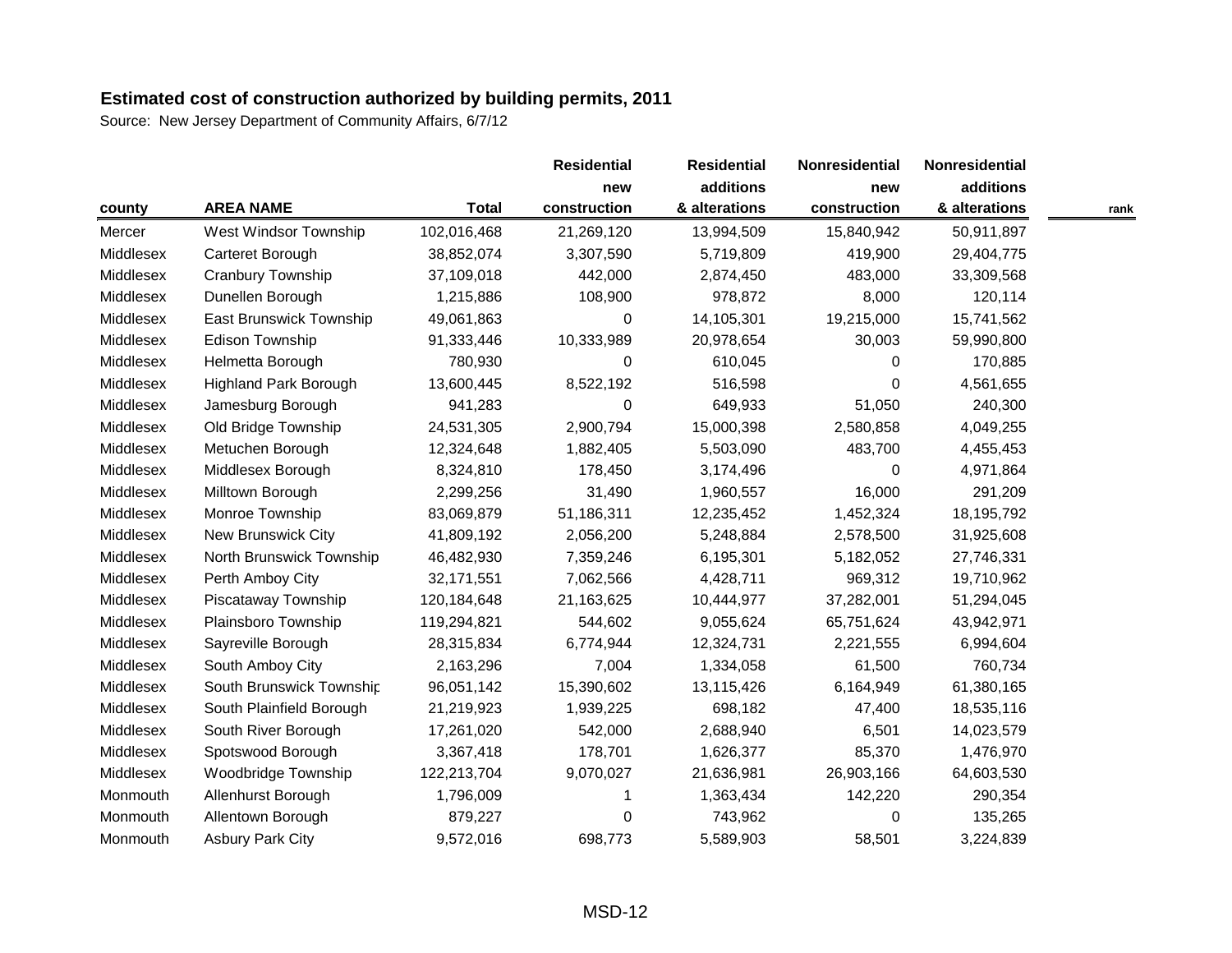|          |                              |              | <b>Residential</b> | <b>Residential</b> | Nonresidential | Nonresidential |      |
|----------|------------------------------|--------------|--------------------|--------------------|----------------|----------------|------|
|          |                              |              | new                | additions          | new            | additions      |      |
| county   | <b>AREA NAME</b>             | <b>Total</b> | construction       | & alterations      | construction   | & alterations  | rank |
| Monmouth | Atlantic Highlands Borough   | 4,468,032    | 1,381,700          | 2,702,208          | 0              | 384,124        |      |
| Monmouth | Avon-by-the-Sea Borough      | 4,931,800    | 2,706,060          | 2,058,454          | 34,500         | 132,786        |      |
| Monmouth | Belmar Borough               | 11,330,402   | 1,479,265          | 3,570,181          | 5,605,241      | 675,715        |      |
| Monmouth | <b>Bradley Beach Borough</b> | 3,856,451    | 936,211            | 2,416,846          | 174,000        | 329,394        |      |
| Monmouth | <b>Brielle Borough</b>       | 5,481,407    | 2,570,795          | 2,406,973          | 158,290        | 345,349        |      |
| Monmouth | <b>Colts Neck Township</b>   | 17,979,998   | 8,446,354          | 7,428,451          | 877,000        | 1,228,193      |      |
| Monmouth | Deal Borough                 | 7,560,271    | 5,055,600          | 2,327,106          | 0              | 177,565        |      |
| Monmouth | Eatontown Borough            | 16,014,470   | 633,101            | 2,883,798          | 700,459        | 11,797,112     |      |
| Monmouth | Englishtown Borough          | 2,555,963    | 553,801            | 508,757            | 1,355,355      | 138,050        |      |
| Monmouth | Fair Haven Borough           | 8,029,879    | 2,608,875          | 5,132,961          | $\Omega$       | 288,043        |      |
| Monmouth | Farmingdale Borough          | 452,633      | 0                  | 329,577            | 5,200          | 117,856        |      |
| Monmouth | Freehold Borough             | 10,566,219   | 406,000            | 2,218,161          | 18,198         | 7,923,860      |      |
| Monmouth | Freehold Township            | 110,772,698  | 2,048,267          | 14,265,750         | 56,476,889     | 37,981,792     |      |
| Monmouth | Highlands Borough            | 2,552,423    | 216,300            | 2,261,267          | $\Omega$       | 74,856         |      |
| Monmouth | Holmdel Township             | 15,330,774   | 3,658,852          | 7,642,136          | 726,237        | 3,303,549      |      |
| Monmouth | Howell Township              | 41,343,116   | 9,961,470          | 14,021,619         | 2,941,164      | 14,418,863     |      |
| Monmouth | Interlaken Borough           | 1,103,561    | 619,500            | 484,061            | 0              | 0              |      |
| Monmouth | Keansburg Borough            | 1,856,001    | 203,945            | 1,389,092          | $\Omega$       | 262,964        |      |
| Monmouth | Keyport Borough              | 3,131,872    | 149,000            | 1,625,513          | $\Omega$       | 1,357,359      |      |
| Monmouth | Little Silver Borough        | 10,208,681   | 3,594,872          | 5,123,850          | 34,500         | 1,455,459      |      |
| Monmouth | Loch Arbour Village          | 369,490      | 18,000             | 322,300            | $\Omega$       | 29,190         |      |
| Monmouth | Long Branch City             | 36,389,996   | 6,033,060          | 10,875,952         | 1,740,325      | 17,740,659     |      |
| Monmouth | Manalapan Township           | 49,794,479   | 22,871,503         | 17,733,125         | 922,255        | 8,267,596      |      |
| Monmouth | Manasquan Borough            | 7,876,015    | 3,797,395          | 3,128,593          | 422,830        | 527,197        |      |
| Monmouth | Marlboro Township            | 36,706,658   | 8,931,210          | 19,566,006         | 684,445        | 7,524,997      |      |
| Monmouth | Matawan Borough              | 3,207,900    | 254,700            | 2,088,230          | $\Omega$       | 864,970        |      |
| Monmouth | Aberdeen Township            | 9,478,880    | 3,039,480          | 4,371,894          | 1,079,800      | 987,706        |      |
| Monmouth | Middletown Township          | 56,599,719   | 11,926,911         | 35,217,615         | 500,000        | 8,955,193      |      |
| Monmouth | <b>Millstone Township</b>    | 7,638,470    | 1,064,701          | 3,485,428          | 1,128,305      | 1,960,036      |      |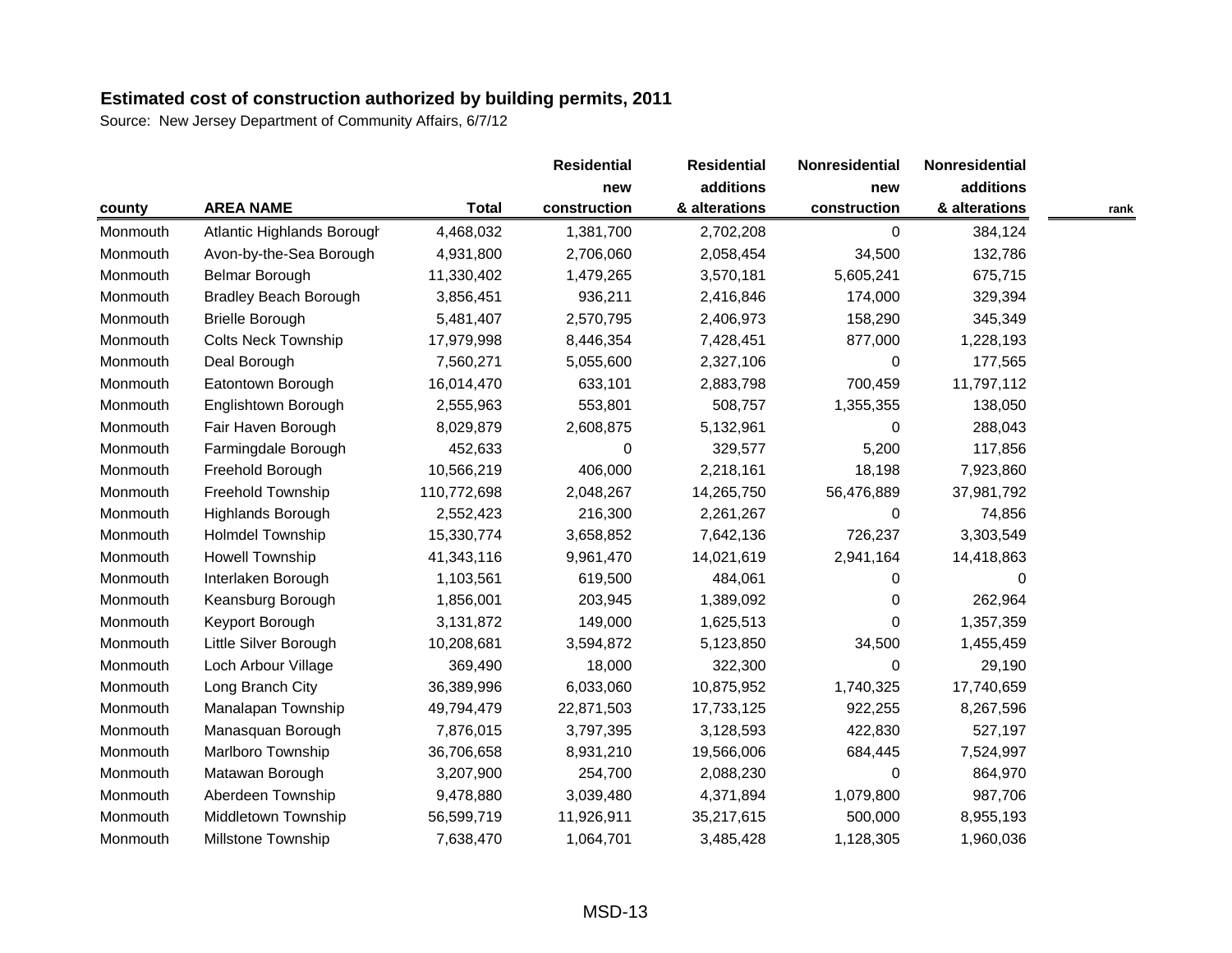|               |                                |              | <b>Residential</b> | <b>Residential</b> | Nonresidential | Nonresidential |      |
|---------------|--------------------------------|--------------|--------------------|--------------------|----------------|----------------|------|
|               |                                |              | new                | additions          | new            | additions      |      |
| county        | <b>AREA NAME</b>               | <b>Total</b> | construction       | & alterations      | construction   | & alterations  | rank |
| Monmouth      | Monmouth Beach Borough         | 12,175,129   | 4,016,503          | 6,295,543          | 63,451         | 1,799,632      |      |
| Monmouth      | Neptune Township               | 36,883,277   | 3,692,134          | 8,579,979          | 5,959,306      | 18,651,858     |      |
| Monmouth      | Neptune City Borough           | 3,207,053    | 18,000             | 1,002,316          | 289,100        | 1,897,637      |      |
| Monmouth      | <b>Tinton Falls Borough</b>    | 14,305,013   | 149,851            | 4,287,383          | 1,976,701      | 7,891,078      |      |
| Monmouth      | Ocean Township                 | 27,379,658   | 7,018,944          | 9,375,796          | 457,449        | 10,527,469     |      |
| Monmouth      | Oceanport Borough              | 4,233,376    | 1,701,550          | 1,853,664          | 41,156         | 637,006        |      |
| Monmouth      | <b>Hazlet Township</b>         | 10,373,520   | 327,675            | 5,350,937          | 200            | 4,694,708      |      |
| Monmouth      | Red Bank Borough               | 20,939,663   | 4,273,161          | 3,275,444          | 52,221         | 13,338,837     |      |
| Monmouth      | Roosevelt Borough              | 500,384      | $\boldsymbol{0}$   | 183,484            | 135,000        | 181,900        |      |
| Monmouth      | Rumson Borough                 | 33,464,459   | 22,196,051         | 10,920,514         | $\Omega$       | 347,894        |      |
| Monmouth      | Sea Bright Borough             | 3,345,130    | 1,445,676          | 1,320,142          | $\Omega$       | 579,312        |      |
| Monmouth      | Sea Girt Borough               | 10,862,032   | 7,767,600          | 2,578,054          | 246,629        | 269,749        |      |
| Monmouth      | Shrewsbury Borough             | 8,708,375    | 4,087,425          | 2,239,306          | $\Omega$       | 2,381,644      |      |
| Monmouth      | Shrewsbury Township            | 231,970      | 0                  | 223,370            | $\Omega$       | 8,600          |      |
| Monmouth      | Lake Como Borough              | 1,312,113    | 552,350            | 582,259            | 13,100         | 164,404        |      |
| Monmouth      | Spring Lake Borough            | 22,524,225   | 10,948,002         | 8,900,056          | 902,225        | 1,773,942      |      |
| Monmouth      | Spring Lake Heights Boro       | 2,505,289    | 263,600            | 1,858,464          | 173,702        | 209,523        |      |
| Monmouth      | Union Beach Borough            | 4,788,581    | 882,800            | 1,169,430          | 900            | 2,735,451      |      |
| Monmouth      | <b>Upper Freehold Township</b> | 8,921,272    | 3,268,680          | 3,025,420          | 1,054,771      | 1,572,401      |      |
| Monmouth      | <b>Wall Township</b>           | 31,174,830   | 6,550,033          | 9,982,792          | 913,303        | 13,728,702     |      |
| Monmouth      | West Long Branch Borougl       | 10,270,939   | 35,000             | 4,956,400          | 190,800        | 5,088,739      |      |
| <b>Morris</b> | <b>Boonton Town</b>            | 17,580,500   | 340,000            | 2,631,386          | 99,000         | 14,510,114     |      |
| Morris        | <b>Boonton Township</b>        | 3,847,919    | 312,300            | 3,463,619          | 0              | 72,000         |      |
| <b>Morris</b> | <b>Butler Borough</b>          | 2,195,403    | 0                  | 1,364,082          | 5,100          | 826,221        |      |
| Morris        | Chatham Borough                | 11,438,808   | 2,731,000          | 7,752,908          | $\Omega$       | 954,900        |      |
| <b>Morris</b> | Chatham Township               | 32,035,660   | 14,043,913         | 13,811,760         | 0              | 4,179,987      |      |
| <b>Morris</b> | Chester Borough                | 1,779,349    | 0                  | 548,396            | $\Omega$       | 1,230,953      |      |
| <b>Morris</b> | <b>Chester Township</b>        | 8,134,631    | 584,937            | 5,729,015          | 153,550        | 1,667,129      |      |
| Morris        | <b>Denville Township</b>       | 20,903,905   | 3,325,351          | 9,976,879          | 133,400        | 7,468,275      |      |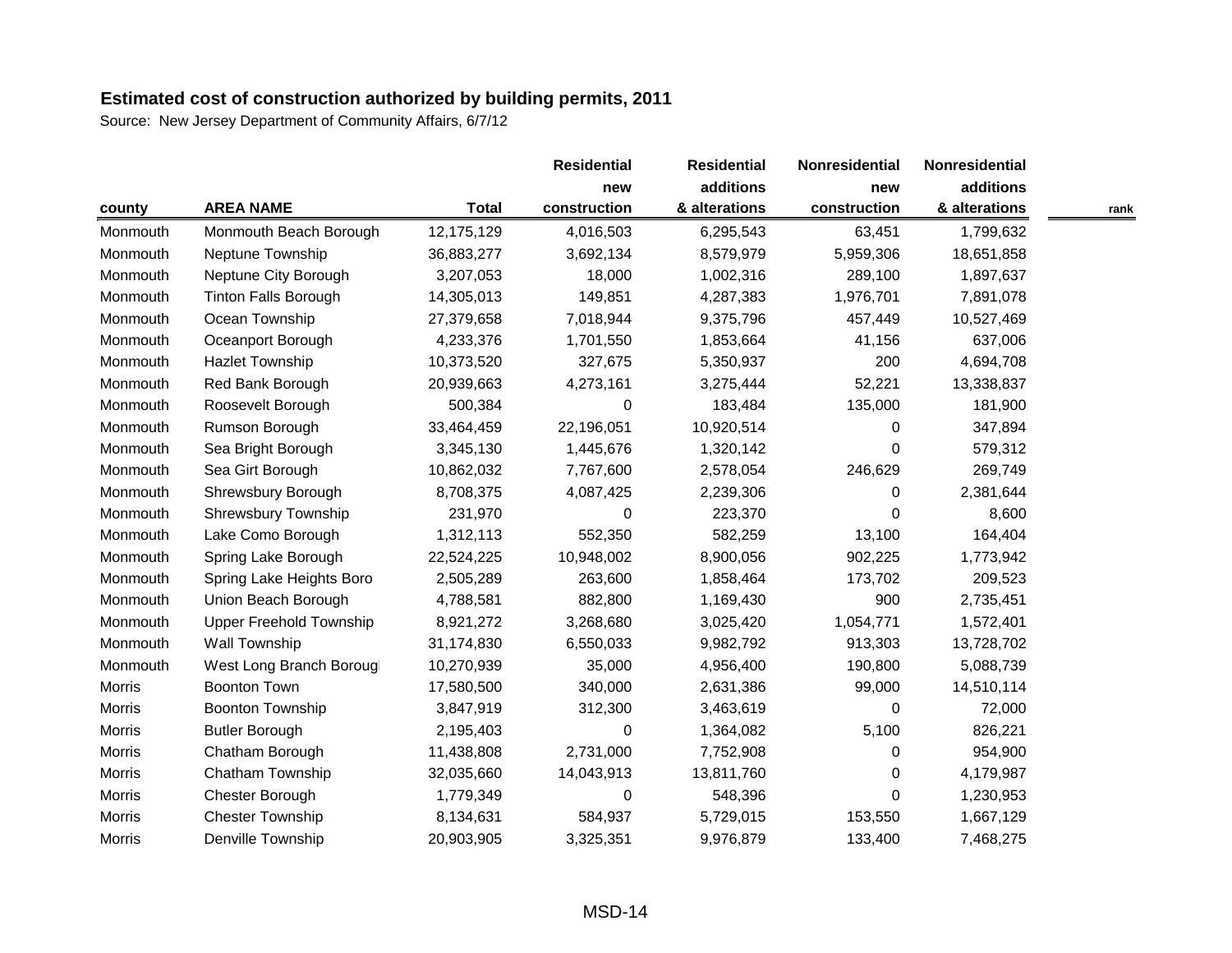|               |                                |              | <b>Residential</b> | <b>Residential</b> | Nonresidential | Nonresidential |      |
|---------------|--------------------------------|--------------|--------------------|--------------------|----------------|----------------|------|
|               |                                |              | new                | additions          | new            | additions      |      |
| county        | <b>AREA NAME</b>               | <b>Total</b> | construction       | & alterations      | construction   | & alterations  | rank |
| <b>Morris</b> | Dover Town                     | 9,565,729    | 439,700            | 4,117,918          | $\Omega$       | 5,008,111      |      |
| <b>Morris</b> | East Hanover Township          | 120,215,814  | 781,500            | 4,058,067          | 96,965,400     | 18,410,847     |      |
| <b>Morris</b> | Florham Park Borough           | 53,537,472   | 12,042,000         | 4,842,965          | 22,612,800     | 14,039,707     |      |
| Morris        | <b>Hanover Township</b>        | 22,698,142   | 1,329,575          | 5,216,512          | 600            | 16, 151, 455   |      |
| <b>Morris</b> | Harding Township               | 11,087,926   | 3,164,751          | 6,003,473          | 325,025        | 1,594,677      |      |
| <b>Morris</b> | Jefferson Township             | 12,173,386   | 656,600            | 4,919,217          | 1,852,814      | 4,744,755      |      |
| <b>Morris</b> | Kinnelon Borough               | 7,868,276    | 2,433,568          | 5,338,483          | 75,500         | 20,725         |      |
| <b>Morris</b> | Lincoln Park Borough           | 6,111,363    | 319,351            | 4,084,987          | 7,601          | 1,699,424      |      |
| <b>Morris</b> | Madison Borough                | 69,419,999   | 8,995,170          | 11,714,496         | 2,903,650      | 45,806,683     |      |
| <b>Morris</b> | Mendham Borough                | 5,196,113    | 21,400             | 4,163,655          | $\Omega$       | 1,011,058      |      |
| <b>Morris</b> | Mendham Township               | 6,730,071    | 550,001            | 5,987,499          | 50,000         | 142,571        |      |
| <b>Morris</b> | Mine Hill Township             | 1,932,032    | 682,173            | 753,159            | 0              | 496,700        |      |
| <b>Morris</b> | Montville Township             | 16,862,205   | 4,743,791          | 7,270,939          | 1,644,136      | 3,203,339      |      |
| <b>Morris</b> | Morris Township                | 37,546,403   | 4,268,900          | 13,147,917         | 88,800         | 20,040,786     |      |
| <b>Morris</b> | Morris Plains Borough          | 5,769,258    | 763,600            | 2,858,296          | 22,000         | 2,125,362      |      |
| <b>Morris</b> | Morristown Town                | 26,337,028   | 857,251            | 5,856,584          | 836,900        | 18,786,293     |      |
| <b>Morris</b> | Mountain Lakes Borough         | 8,791,060    | 2,859,900          | 4,495,968          | 0              | 1,435,192      |      |
| Morris        | Mount Arlington Borough        | 4,890,679    | 2,108,600          | 2,038,491          | 0              | 743,588        |      |
| <b>Morris</b> | Mount Olive Township           | 33, 154, 153 | 8,088,716          | 4,335,177          | 2,752,510      | 17,977,750     |      |
| <b>Morris</b> | Netcong Borough                | 4,125,438    | 111,600            | 592,828            | $\Omega$       | 3,421,010      |      |
| Morris        | Parsippany-Troy Hills Twp      | 62,302,023   | 1,386,987          | 15,757,400         | 138,001        | 45,019,635     |      |
| <b>Morris</b> | Long Hill Township             | 5,671,399    | 998,640            | 3,776,190          | 77,500         | 819,069        |      |
| <b>Morris</b> | Pequannock Township            | 28,849,661   | 5,652,200          | 14,537,158         | 658,000        | 8,002,303      |      |
| Morris        | Randolph Township              | 20,795,209   | 1,267,602          | 10,018,156         | 1,341,850      | 8,167,601      |      |
| <b>Morris</b> | Riverdale Borough              | 13,583,445   | 7,763,900          | 1,044,622          | 0              | 4,774,923      |      |
| <b>Morris</b> | Rockaway Borough               | 3,773,288    | 83,850             | 1,964,327          | 734,768        | 990,343        |      |
| <b>Morris</b> | Rockaway Township              | 30,448,458   | 1,389,881          | 11,516,341         | 157,000        | 17,385,236     |      |
| <b>Morris</b> | Roxbury Township               | 15,661,330   | 1,338,150          | 5,520,136          | 482,650        | 8,320,394      |      |
| <b>Morris</b> | <b>Victory Gardens Borough</b> | 106,795      | 0                  | 106,795            | 0              | 0              |      |
|               |                                |              |                    |                    |                |                |      |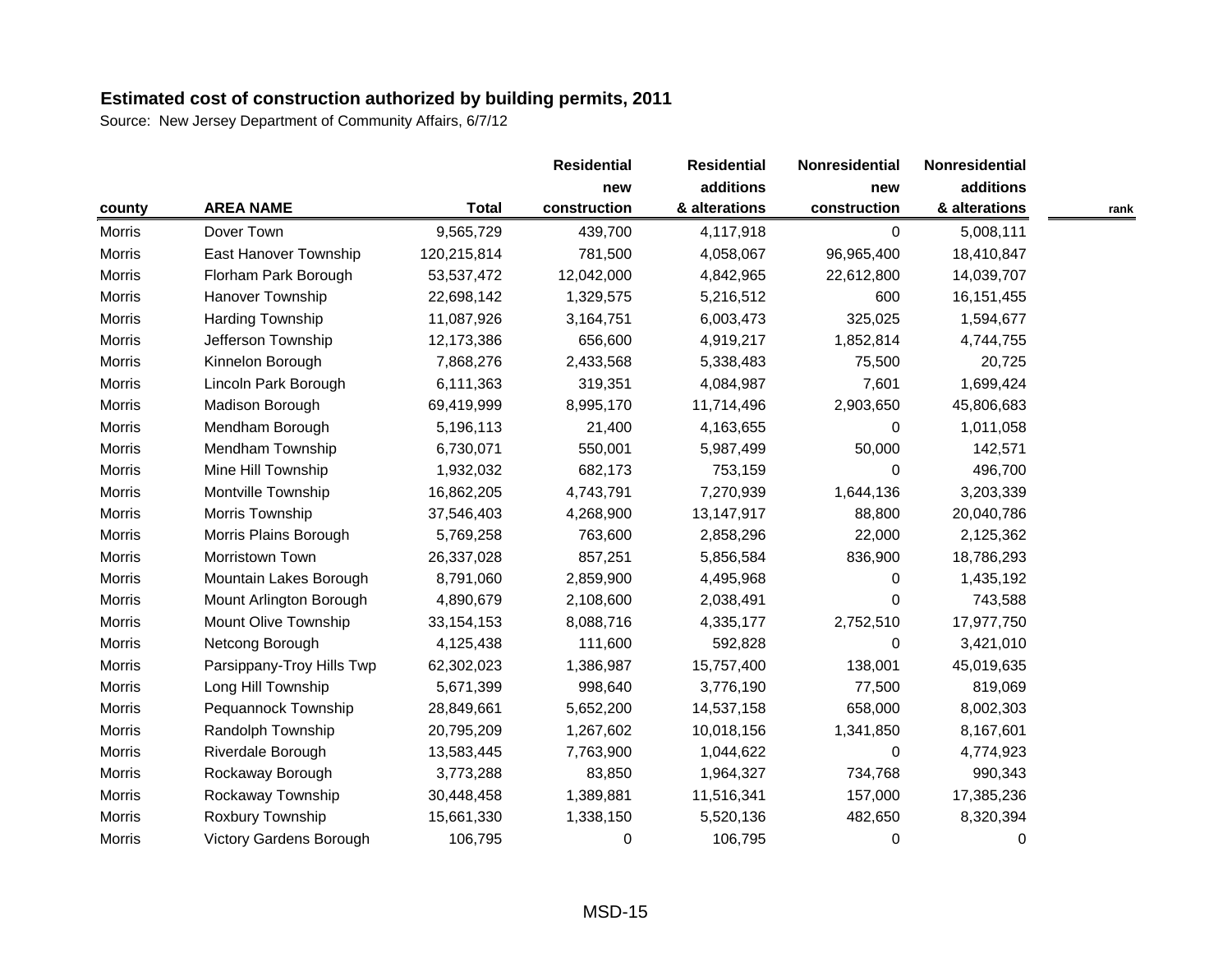|               |                               |              | <b>Residential</b> | <b>Residential</b> | Nonresidential | Nonresidential |      |
|---------------|-------------------------------|--------------|--------------------|--------------------|----------------|----------------|------|
|               |                               |              | new                | additions          | new            | additions      |      |
| county        | <b>AREA NAME</b>              | <b>Total</b> | construction       | & alterations      | construction   | & alterations  | rank |
| Morris        | <b>Washington Township</b>    | 21,336,425   | 2,412,786          | 13,439,962         | 863,000        | 4,620,677      |      |
| <b>Morris</b> | Wharton Borough               | 4,623,132    | 1,124,050          | 1,161,943          | 1,666,760      | 670,379        |      |
| Ocean         | Barnegat Light Borough        | 3,329,083    | 1,718,790          | 1,511,200          | $\Omega$       | 99,093         |      |
| Ocean         | Bay Head Borough              | 9,661,650    | 5,806,000          | 3,820,086          | $\Omega$       | 35,564         |      |
| Ocean         | Beach Haven Borough           | 9,224,546    | 5,550,745          | 2,944,840          | 103,000        | 625,961        |      |
| Ocean         | Beachwood Borough             | 3,600,612    | 1,164,900          | 1,825,502          | 58,600         | 551,610        |      |
| Ocean         | <b>Berkeley Township</b>      | 29,771,257   | 7,937,457          | 13,405,753         | 2,017,275      | 6,410,772      |      |
| Ocean         | <b>Brick Township</b>         | 81,306,486   | 26,001,100         | 32,877,378         | 3,827,682      | 18,600,326     |      |
| Ocean         | Toms River Township           | 156,114,904  | 15,207,505         | 27,614,045         | 44,740,268     | 68,553,086     |      |
| Ocean         | Eagleswood Township           | 881,559      | 141,501            | 654,545            | 900            | 84,613         |      |
| Ocean         | Harvey Cedars Borough         | 8,151,172    | 5,660,004          | 2,068,387          | 153,200        | 269,581        |      |
| Ocean         | <b>Island Heights Borough</b> | 1,406,188    | 200,000            | 965,313            | 150,000        | 90,875         |      |
| Ocean         | Jackson Township              | 38,840,792   | 14,217,698         | 17,806,591         | 1,738,776      | 5,077,727      |      |
| Ocean         | Lacey Township                | 21,119,627   | 9,381,941          | 7,591,867          | 1,981,451      | 2,164,368      |      |
| Ocean         | Lakehurst Borough             | 3,912,846    | 0                  | 252,446            | $\Omega$       | 3,660,400      |      |
| Ocean         | Lakewood Township             | 100,034,215  | 47,343,206         | 12,582,924         | 9,067,429      | 31,040,656     |      |
| Ocean         | Lavallette Borough            | 10,016,933   | 5,879,941          | 3,657,942          | 0              | 479,050        |      |
| Ocean         | Little Egg Harbor Township    | 20,950,094   | 14,481,467         | 5,238,875          | 216,500        | 1,013,252      |      |
| Ocean         | Long Beach Township           | 61,109,163   | 36,306,623         | 23,682,876         | $\Omega$       | 1,119,664      |      |
| Ocean         | <b>Manchester Township</b>    | 21,564,181   | 5,100,778          | 14,067,979         |                | 2,395,423      |      |
| Ocean         | Mantoloking Borough           | 9,422,267    | 7,007,281          | 2,414,986          | $\Omega$       | 0              |      |
| Ocean         | Ocean Township                | 14,824,850   | 9,193,786          | 5,265,508          | 12,000         | 353,556        |      |
| Ocean         | Ocean Gate Borough            | 1,444,565    | 531,700            | 728,065            | 17,200         | 167,600        |      |
| Ocean         | Pine Beach Borough            | 1,760,964    | 526,800            | 921,914            | 0              | 312,250        |      |
| Ocean         | Plumsted Township             | 4,854,687    | 870,950            | 2,158,716          | 407,688        | 1,417,333      |      |
| Ocean         | Point Pleasant Borough        | 14,932,519   | 3,389,120          | 6,646,392          | 1,055,241      | 3,841,766      |      |
| Ocean         | Point Pleasant Beach Boro     | 8,261,901    | 1,676,584          | 4,369,136          | 24,702         | 2,191,479      |      |
| Ocean         | Seaside Heights Borough       | 1,479,873    | 9,000              | 974,217            | 0              | 496,656        |      |
| Ocean         | Seaside Park Borough          | 4,324,955    | 1,630,975          | 2,290,535          | $\Omega$       | 403,445        |      |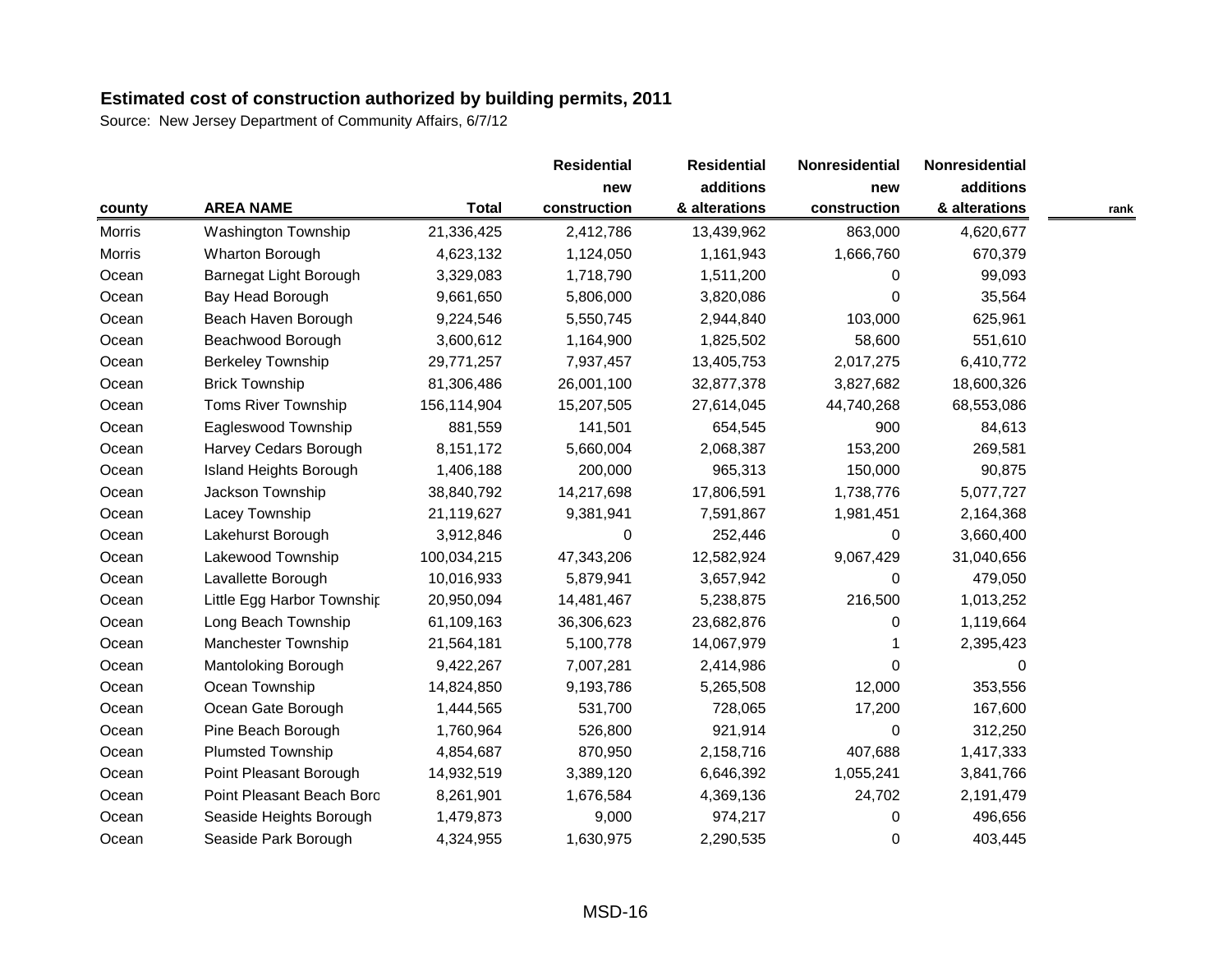|         |                              |              | <b>Residential</b> | <b>Residential</b> | Nonresidential | Nonresidential |      |
|---------|------------------------------|--------------|--------------------|--------------------|----------------|----------------|------|
|         |                              |              | new                | additions          | new            | additions      |      |
| county  | <b>AREA NAME</b>             | <b>Total</b> | construction       | & alterations      | construction   | & alterations  | rank |
| Ocean   | Ship Bottom Borough          | 5,367,697    | 3,047,924          | 1,896,564          | $\Omega$       | 423,209        |      |
| Ocean   | South Toms River Borough     | 646,876      | 80,000             | 331,376            | 0              | 235,500        |      |
| Ocean   | <b>Stafford Township</b>     | 36,567,035   | 17,380,270         | 8,104,734          | 2,637,042      | 8,444,989      |      |
| Ocean   | Surf City Borough            | 8,939,764    | 5,943,300          | 2,469,139          | $\Omega$       | 527,325        |      |
| Ocean   | <b>Tuckerton Borough</b>     | 1,675,332    | 0                  | 0                  | 405,988        | 1,269,344      |      |
| Ocean   | <b>Barnegat Township</b>     | 14,418,558   | 7,147,731          | 4,477,833          | 1,227,252      | 1,565,742      |      |
| Passaic | <b>Bloomingdale Borough</b>  | 2,748,145    | 189,000            | 2,250,322          | 101,000        | 207,823        |      |
| Passaic | <b>Clifton City</b>          | 119,013,082  | 11,008,574         | 21,478,119         | 3,332,550      | 83,193,839     |      |
| Passaic | Haledon Borough              | 3,504,446    | 240,000            | 933,438            | 600,000        | 1,731,008      |      |
| Passaic | Hawthorne Borough            | 11,373,707   | 1,555,501          | 6,302,728          | 40,001         | 3,475,477      |      |
| Passaic | <b>Little Falls Township</b> | 16,124,338   | 206,800            | 4,434,355          | 442,160        | 11,041,023     |      |
| Passaic | North Haledon Borough        | 2,862,367    | 245,000            | 2,469,767          | 0              | 147,600        |      |
| Passaic | Passaic City                 | 14,487,817   | 1,774,460          | 8,917,382          | $\Omega$       | 3,795,975      |      |
| Passaic | Paterson City                | 53,284,129   | 2,949,700          | 12,314,587         | 15,169,536     | 22,850,306     |      |
| Passaic | Pompton Lakes Borough        | 7,136,425    | 0                  | 5,886,334          | $\Omega$       | 1,250,091      |      |
| Passaic | Prospect Park Borough        | 590,474      | 133,800            | 452,049            | $\Omega$       | 4,625          |      |
| Passaic | Ringwood Borough             | 6,874,195    | 171,150            | 4,670,635          | 5,500          | 2,026,910      |      |
| Passaic | Totowa Borough               | 21,723,125   | 321,400            | 3,169,188          | 0              | 18,232,537     |      |
| Passaic | Wanaque Borough              | 4,141,170    | 0                  | 2,259,513          | 7,500          | 1,874,157      |      |
| Passaic | Wayne Township               | 68,773,143   | 3,798,590          | 26,657,372         | 1,252,045      | 37,065,136     |      |
| Passaic | West Milford Township        | 16,203,494   | 2,028,940          | 10,045,229         | 532,406        | 3,596,919      |      |
| Passaic | <b>Woodland Park Borough</b> | 19,742,017   | 9,825,187          | 2,032,790          | 932,500        | 6,951,540      |      |
| Salem   | Alloway Township             | 2,099,966    | 980,000            | 482,290            | 218,300        | 419,376        |      |
| Salem   | Elmer Borough                | 882,325      | 287,850            | 178,973            | 239,925        | 175,577        |      |
| Salem   | Elsinboro Township           | 623,000      | 100,000            | 400,000            | 84,000         | 39,000         |      |
| Salem   | Lower Alloways Creek Twp     | 2,128,738    | 90,000             | 225,396            | 400,900        | 1,412,442      |      |
| Salem   | Mannington Township          | 4,490,155    | 672,031            | 602,815            | 405,780        | 2,809,529      |      |
| Salem   | <b>Oldmans Township</b>      | 8,110,825    | 1,888,000          | 289,366            | 339,030        | 5,594,429      |      |
| Salem   | Penns Grove Borough          | 674,075      | 62,286             | 276,389            | 9,000          | 326,400        |      |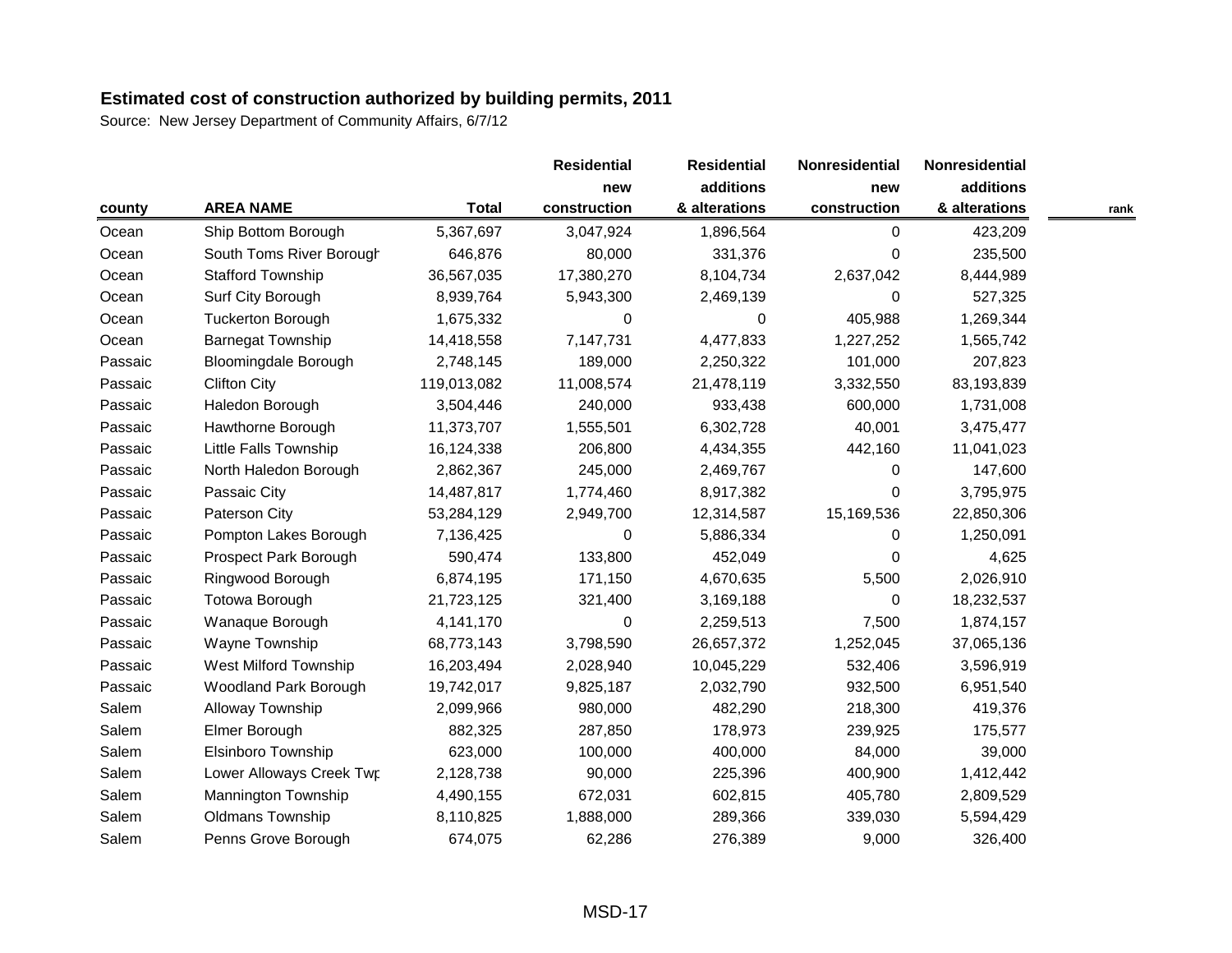|          |                               |              | <b>Residential</b> | <b>Residential</b> | Nonresidential | Nonresidential |      |
|----------|-------------------------------|--------------|--------------------|--------------------|----------------|----------------|------|
|          |                               |              | new                | additions          | new            | additions      |      |
| county   | <b>AREA NAME</b>              | <b>Total</b> | construction       | & alterations      | construction   | & alterations  | rank |
| Salem    | Pennsville Township           | 3,978,400    | 144,098            | 2,063,867          | 244,603        | 1,525,832      |      |
| Salem    | Pilesgrove Township           | 17,072,855   | 486,575            | 710,805            | 298,114        | 15,577,361     |      |
| Salem    | Pittsgrove Township           | 4,242,054    | 765,116            | 1,051,735          | 489,538        | 1,935,665      |      |
| Salem    | Quinton Township              | 4,032,749    | 433,000            | 384,150            | 61,000         | 3,154,599      |      |
| Salem    | Salem City                    | 2,549,706    | $\Omega$           | 637,104            | 0              | 1,912,602      |      |
| Salem    | <b>Carneys Point Township</b> | 3,895,591    | 615,460            | 1,137,226          | 469,005        | 1,673,900      |      |
| Salem    | Upper Pittsgrove Township     | 3,257,138    | 439,974            | 392,259            | 1,316,165      | 1,108,740      |      |
| Salem    | Woodstown Borough             | 1,619,842    | 241,300            | 1,054,972          | $\Omega$       | 323,570        |      |
| Somerset | <b>Bedminster Township</b>    | 17,545,523   | 180,031            | 4,201,539          | 114,000        | 13,049,953     |      |
| Somerset | <b>Bernards Township</b>      | 38,787,211   | 11,058,834         | 18,097,467         | 648,502        | 8,982,408      |      |
| Somerset | Bernardsville Borough         | 21,840,314   | 8,508,901          | 7,015,906          | 552,877        | 5,762,630      |      |
| Somerset | Bound Brook Borough           | 4,731,116    | 427,300            | 2,539,773          | 650            | 1,763,393      |      |
| Somerset | <b>Branchburg Township</b>    | 38,576,644   | 743,233            | 5,693,577          | 12,351,471     | 19,788,363     |      |
| Somerset | <b>Bridgewater Township</b>   | 80,308,949   | 9,568,703          | 16,995,630         | 12,369,871     | 41,374,745     |      |
| Somerset | Far Hills Borough             | 2,978,524    | 533,000            | 1,955,360          | $\Omega$       | 490,164        |      |
| Somerset | Franklin Township             | 122,533,338  | 19,384,070         | 15,893,443         | 3,751,945      | 83,503,880     |      |
| Somerset | Green Brook Township          | 4,255,819    | 218,500            | 2,136,000          | 850,000        | 1,051,319      |      |
| Somerset | Hillsborough Township         | 52,606,995   | 19,552,617         | 18,210,882         | 3,317,512      | 11,525,984     |      |
| Somerset | Manville Borough              | 6,431,180    | 150,000            | 4,523,529          | 15,700         | 1,741,951      |      |
| Somerset | Millstone Borough             | 575,506      | 0                  | 496,646            | 900            | 77,960         |      |
| Somerset | <b>Montgomery Township</b>    | 36,812,078   | 1,195,852          | 12,051,971         | 750,084        | 22,814,171     |      |
| Somerset | North Plainfield Borough      | 4,783,278    | 21,600             | 3,454,459          | 0              | 1,307,219      |      |
| Somerset | Peapack and Gladstone Bo      | 6,956,516    | 3,824,700          | 1,814,160          | 465,410        | 852,246        |      |
| Somerset | Raritan Borough               | 15,953,441   | 4,451              | 8,074,700          | $\Omega$       | 7,874,290      |      |
| Somerset | Rocky Hill Borough            | 1,851,969    | 226,000            | 295,598            | 4,773          | 1,325,598      |      |
| Somerset | Somerville Borough            | 15,031,927   | 0                  | 3,282,468          | 12,470         | 11,736,989     |      |
| Somerset | South Bound Brook Boro        | 1,575,238    | 268,200            | 1,124,740          | 0              | 182,298        |      |
| Somerset | Warren Township               | 44,652,712   | 16,339,834         | 10,112,210         | 4,725,553      | 13,475,115     |      |
| Somerset | Watchung Borough              | 10,487,144   | 2,103,000          | 4,004,289          | 31,780         | 4,348,075      |      |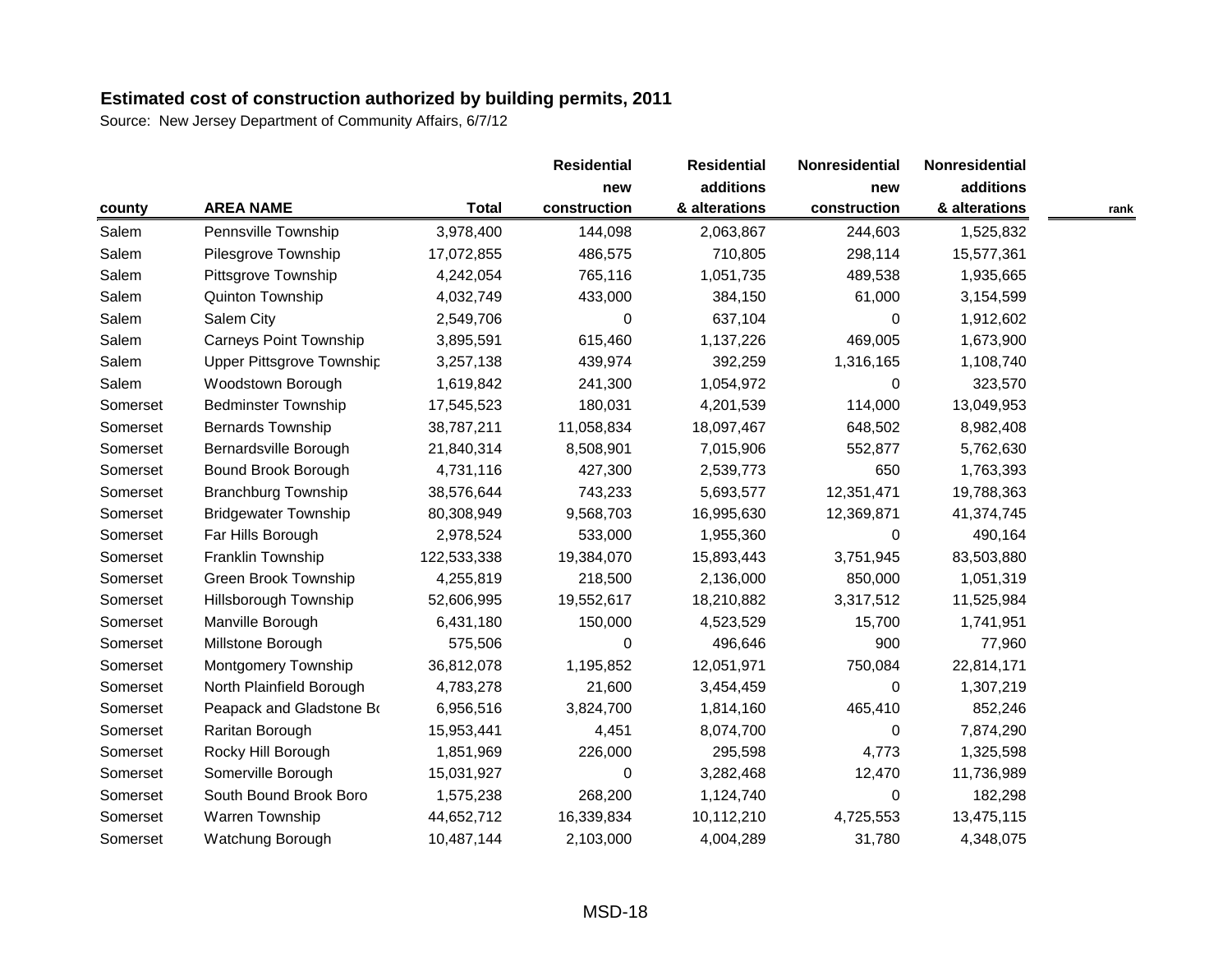|               |                                  |              | <b>Residential</b> | <b>Residential</b> | Nonresidential | Nonresidential |      |
|---------------|----------------------------------|--------------|--------------------|--------------------|----------------|----------------|------|
|               |                                  |              | new                | additions          | new            | additions      |      |
| county        | <b>AREA NAME</b>                 | <b>Total</b> | construction       | & alterations      | construction   | & alterations  | rank |
| Sussex        | Andover Borough                  | 214,800      | 0                  | 91,900             | 100,000        | 22,900         |      |
| <b>Sussex</b> | Andover Township                 | 4,687,697    | 169,800            | 2,207,365          | 1,078,724      | 1,231,808      |      |
| <b>Sussex</b> | <b>Branchville Borough</b>       | 460,522      | 0                  | 260,641            | 0              | 199,881        |      |
| <b>Sussex</b> | Byram Township                   | 4,461,179    | 785,946            | 2,626,335          | 118,500        | 930,398        |      |
| <b>Sussex</b> | Frankford Township               | 5,947,974    | 2,143,400          | 3,061,259          | 220,250        | 523,065        |      |
| <b>Sussex</b> | Franklin Borough                 | 1,988,814    | 0                  | 782,989            | 8,700          | 1,197,125      |      |
| <b>Sussex</b> | Fredon Township                  | 3,060,211    | 488,347            | 1,434,028          | 62,550         | 1,075,286      |      |
| <b>Sussex</b> | <b>Green Township</b>            | 2,380,927    | 634,300            | 789,487            | 177,680        | 779,460        |      |
| <b>Sussex</b> | Hamburg Borough                  | 1,829,831    | 0                  | 779,807            | 328,331        | 721,693        |      |
| <b>Sussex</b> | <b>Hampton Township</b>          | 4,242,871    | 6,600              | 1,941,696          | 878,426        | 1,416,149      |      |
| <b>Sussex</b> | Hardyston Township               | 8,303,999    | 2,178,537          | 2,562,339          | 387,135        | 3,175,988      |      |
| <b>Sussex</b> | Hopatcong Borough                | 6,102,401    | 373,200            | 3,365,508          | 79,950         | 2,283,743      |      |
| <b>Sussex</b> | Lafayette Township               | 2,262,641    | 1,103,709          | 766,067            | 165,000        | 227,865        |      |
| <b>Sussex</b> | Montague Township                | 1,483,448    | 236,600            | 738,337            | 176,000        | 332,511        |      |
| <b>Sussex</b> | Newton Town                      | 8,120,797    | 8,302              | 1,431,642          | 3,329,133      | 3,351,720      |      |
| <b>Sussex</b> | Ogdensburg Borough               | 1,099,774    | 0                  | 443,775            | 12,750         | 643,249        |      |
| <b>Sussex</b> | Sandyston Township               | 658,666      | 3,000              | 556,390            | 50,300         | 48,976         |      |
| <b>Sussex</b> | Sparta Township                  | 20,292,886   | 4,049,602          | 9,820,867          | 978,001        | 5,444,416      |      |
| <b>Sussex</b> | Stanhope Borough                 | 1,674,247    | 0                  | 1,147,847          | $\Omega$       | 526,400        |      |
| <b>Sussex</b> | <b>Stillwater Township</b>       | 1,906,043    | 120,000            | 1,639,643          | 26,700         | 119,700        |      |
| <b>Sussex</b> | Sussex Borough                   | 729,666      | 0                  | 166,609            | 2,759          | 560,298        |      |
| <b>Sussex</b> | Vernon Township                  | 15,576,377   | 1,741,387          | 6,079,800          | 6,668,169      | 1,087,021      |      |
| <b>Sussex</b> | <b>Walpack Township</b>          | 113,401      | 0                  | 113,400            | $\mathbf 0$    |                |      |
| <b>Sussex</b> | Wantage Township                 | 6,678,901    | 1,102,427          | 1,714,160          | 1,077,121      | 2,785,193      |      |
| Union         | <b>Berkeley Heights Township</b> | 23,287,901   | 3,098,800          | 10,507,581         | 183,300        | 9,498,220      |      |
| Union         | Clark Township                   | 17,654,823   | 921,750            | 6,345,319          | 31,500         | 10,356,254     |      |
| Union         | Cranford Township                | 35,343,234   | 1,189,081          | 22,995,650         | 440,401        | 10,718,102     |      |
| Union         | Elizabeth City                   | 52,299,039   | 3,229,857          | 14,541,009         | 5,751,500      | 28,776,673     |      |
| Union         | Fanwood Borough                  | 6,236,162    | 2,593,722          | 3,176,166          | 112,550        | 353,724        |      |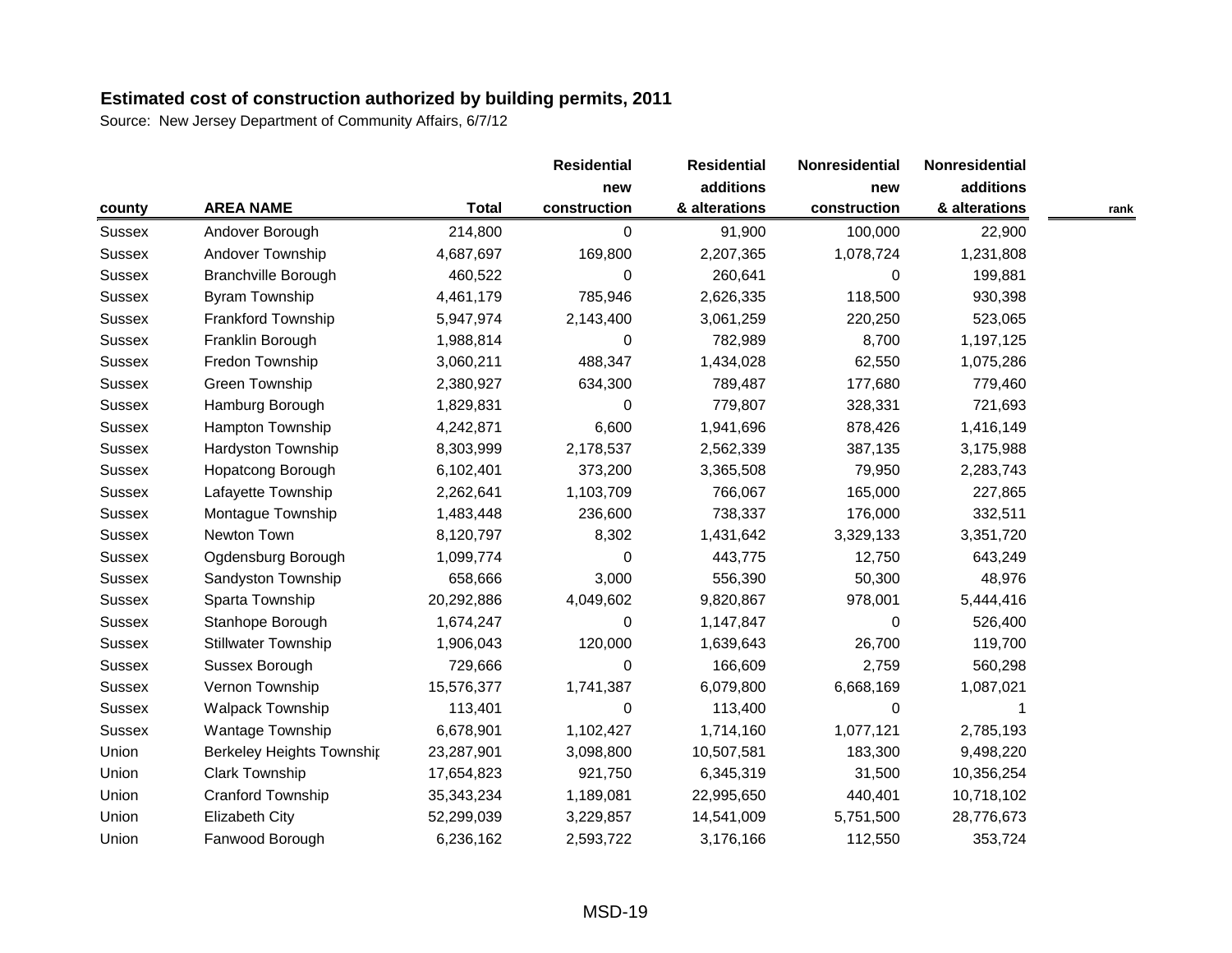Source: New Jersey Department of Community Affairs, 6/7/12

|        |                            |              | <b>Residential</b> | <b>Residential</b> | Nonresidential | Nonresidential |      |
|--------|----------------------------|--------------|--------------------|--------------------|----------------|----------------|------|
|        |                            |              | new                | additions          | new            | additions      |      |
| county | <b>AREA NAME</b>           | <b>Total</b> | construction       | & alterations      | construction   | & alterations  | rank |
| Union  | Garwood Borough            | 2,393,531    | 17,000             | 1,093,079          | $\mathbf 0$    | 1,283,452      |      |
| Union  | Hillside Township          | 11,573,360   | 0                  | 2,755,077          | 2,939,374      | 5,878,909      |      |
| Union  | Kenilworth Borough         | 42,085,287   | 1,710,200          | 2,640,764          | 17,981,206     | 19,753,117     |      |
| Union  | <b>Linden City</b>         | 49,308,652   | 1,213,062          | 7,763,733          | 14,025,700     | 26,306,157     |      |
| Union  | Mountainside Borough       | 10,195,994   | 967,700            | 5,801,805          | 0              | 3,426,489      |      |
| Union  | New Providence Borough     | 16,140,797   | 809,000            | 9,458,710          | $\Omega$       | 5,873,087      |      |
| Union  | <b>Plainfield City</b>     | 10,704,799   | 125,350            | 9,693,129          | 0              | 886,320        |      |
| Union  | <b>Rahway City</b>         | 48,115,959   | 712,100            | 7,549,743          | 5,222,818      | 34,631,298     |      |
| Union  | Roselle Borough            | 20,757,243   | 972,365            | 3,411,334          | 4,855,400      | 11,518,144     |      |
| Union  | Roselle Park Borough       | 5,280,242    | 10,000             | 2,980,654          | 4,119          | 2,285,469      |      |
| Union  | Scotch Plains Township     | 21,491,715   | 4,976,563          | 12,972,867         | 1,147,600      | 2,394,685      |      |
| Union  | Springfield Township       | 18,472,608   | 3,133,402          | 8,481,307          | 449,400        | 6,408,499      |      |
| Union  | <b>Summit City</b>         | 59,188,895   | 6,306,035          | 28,278,918         | 285,550        | 24,318,392     |      |
| Union  | Union Township             | 65,666,873   | 811,300            | 9,690,222          | 3,011,356      | 52,153,995     |      |
| Union  | <b>Westfield Town</b>      | 38,841,991   | 7,921,789          | 25,042,595         | 1,127,000      | 4,750,607      |      |
| Union  | Winfield Township          | 21,180       | 0                  | 21,180             | 0              | 0              |      |
| Warren | <b>Allamuchy Township</b>  | 4,850,040    | 3,570,940          | 0                  | 20,000         | 1,259,100      |      |
| Warren | Alpha Borough              | 1,046,259    | 0                  | 559,745            | 230,000        | 256,514        |      |
| Warren | <b>Belvidere Town</b>      | 3,796,129    | 0                  | 458,731            | 0              | 3,337,398      |      |
| Warren | <b>Blairstown Township</b> | 2,517,957    | 25,172             | 981,953            | 528,200        | 982,632        |      |
| Warren | Franklin Township          | 3,399,111    | 293,503            | 586,251            | 139,000        | 2,380,357      |      |
| Warren | Frelinghuysen Township     | 1,447,223    | 500                | 275,498            | 368,175        | 803,050        |      |
| Warren | <b>Greenwich Township</b>  | 3,696,020    | 0                  | 1,174,959          | 22,400         | 2,498,661      |      |
| Warren | Hackettstown Town          | 5,438,142    | 665,000            | 240,362            | 24,000         | 4,508,780      |      |
| Warren | <b>Hardwick Township</b>   | 720,022      | 115,100            | 444,557            | 120,375        | 39,990         |      |
| Warren | Harmony Township           | 2,059,645    | 211,876            | 673,620            | 126,760        | 1,047,389      |      |
| Warren | Hope Township              | 1,152,558    | 40,000             | 495,503            | 308,600        | 308,455        |      |
| Warren | Independence Township      | 2,169,311    | 437,200            | 1,374,293          | 52,000         | 305,818        |      |
| Warren | Knowlton Township          | 1,287,130    | 106,810            | 634,595            | 135,115        | 410,610        |      |

MSD-20